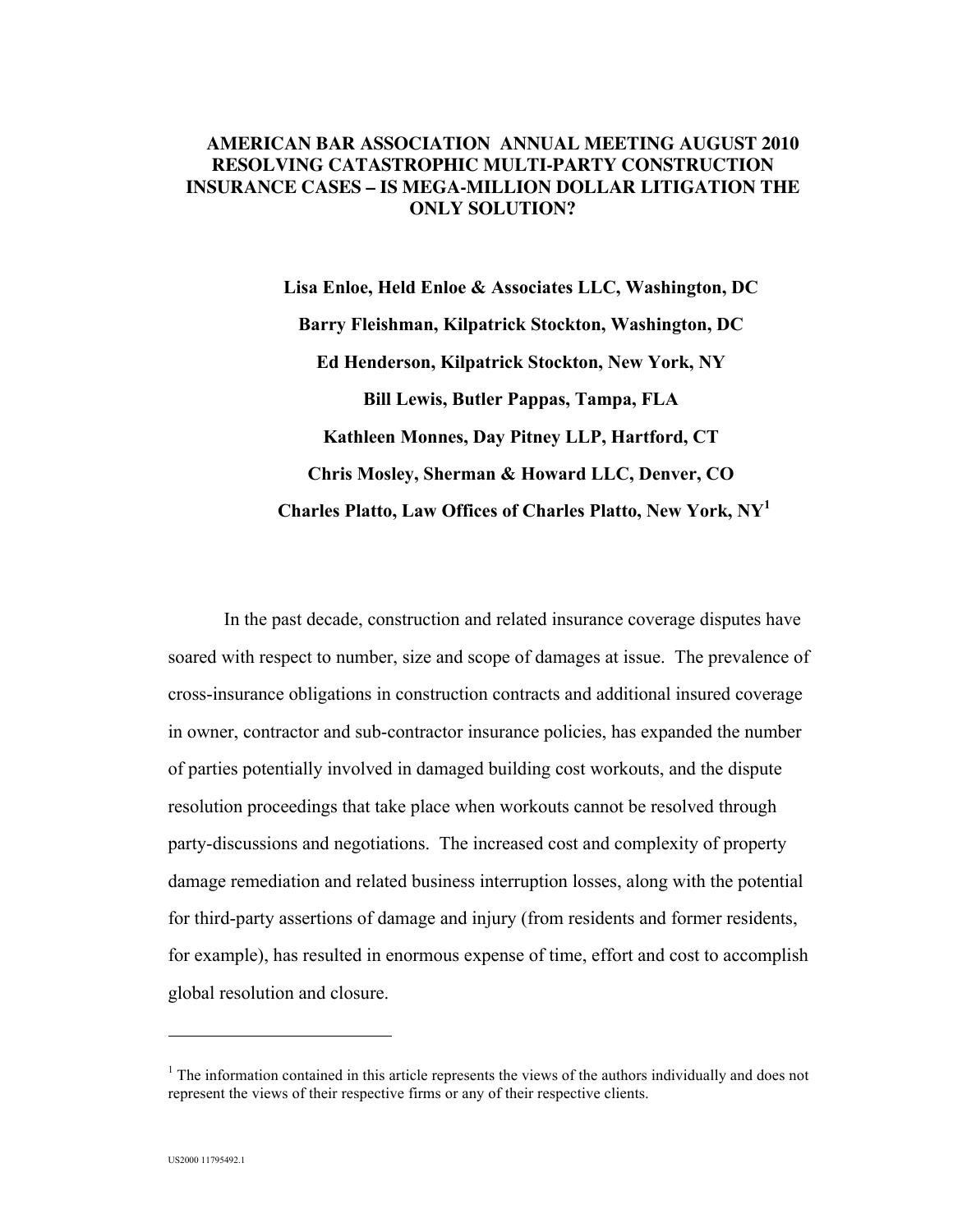This paper explores the issue in three parts: (i) a description of certain key reasons why damaged building disputes are so hard to resolve without litigation; (ii) a description of the insurance coverage issues that often defy easy resolution; and (iii) a summary of practical actions that can assist in the resolution of these complex matters.

# **I. COMPLEXITIES THAT MAKE DAMAGED BUILDING CASES DIFFICULT TO RESOLVE.**

Damaged building cases often involve multiple parties, a complex web of claims and cross-claims, and sometimes multiple lawsuits. The root causes of such suits are varied and limited only by the components of a finished structure. Typically, problems manifest in the form of leaks, cracks, stains, fire, collapse, odors, mold or illness. The precise cause(s) of and responsibility for the problems are often initially unknown, or at least unclear.

Therein lies the principal reason why damaged building disputes are difficult to resolve without protracted litigation — uncertainty. The question of what actually caused the damage, and the related question of who is responsible for it, are often difficult to answer without extensive factual investigation and expert analysis. Frequently, the investigation and analysis are complicated because there may be more than one contributing cause. For example, in a representative case there may be water damage and mold. Clearly, there is water intrusion, but is it caused by leaking water pipes? Sweating, poorly insulated HVAC pipes? Building envelope leaks? Groundwater intrusion? Each of those items could itself be the subject of further dispute concerning responsibility for the problem. For example, is the problem a result of poor design? Shoddy construction? Or perhaps a defective product? Is the responsible party the architect? The contractor? One or more subcontractors? A supplier?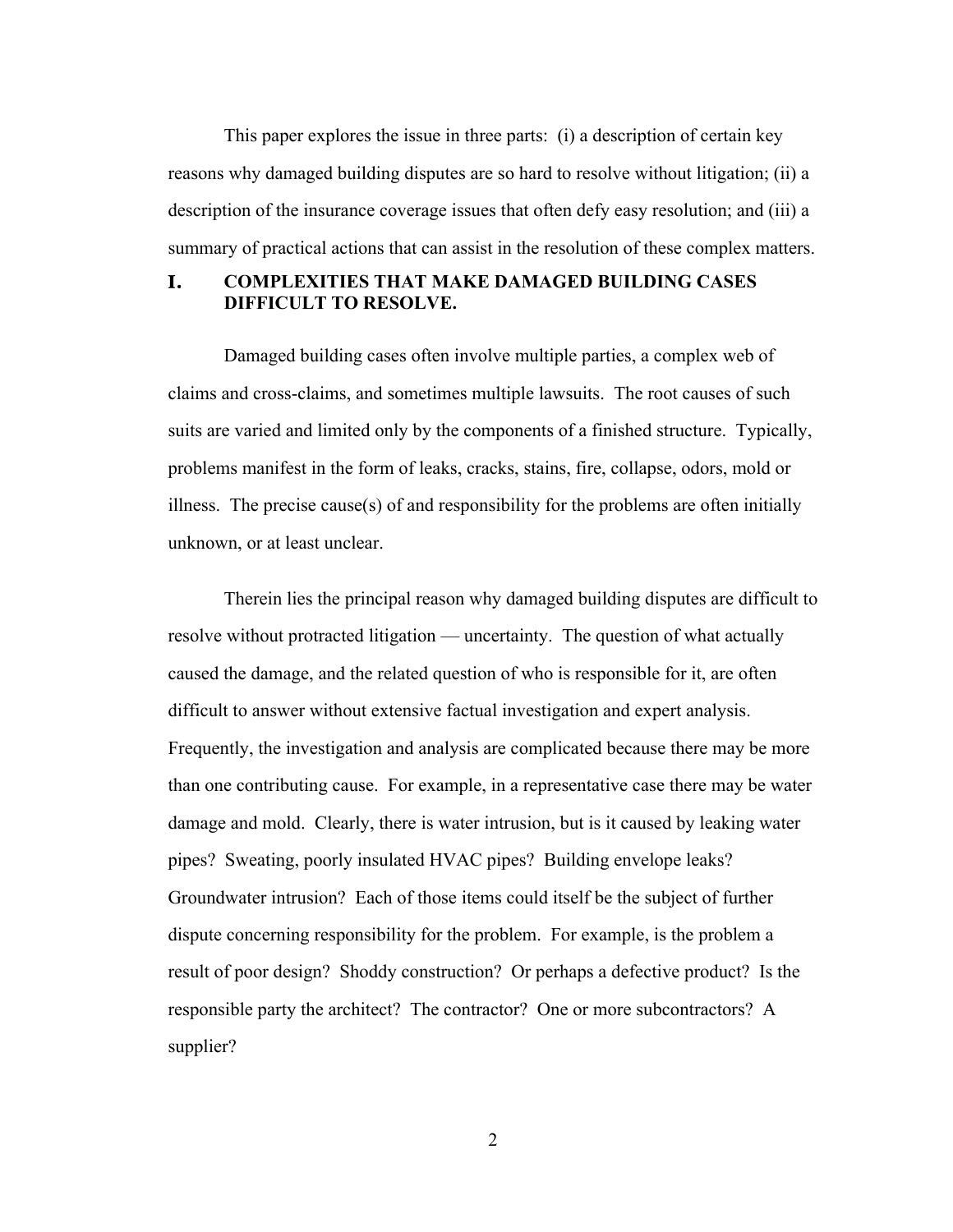Unlike typical property damage cases involving mostly known valuation factors, large construction projects may have a zero dollar value at commencement and full value at completion. Therefore, the value of the project varies over time. Indeed, overall values can be speculative, commencement and completion dates are subject to change, and the parties don't always understand the magnitude of potential losses that can occur. These unknowns and uncertainties further complicate the issues in dispute when owners, contractors, lenders, subcontractors, and insurance carriers contest who is responsible when a construction project goes bad. Other issues often involve:

- Cause of the loss
- Assessment and repair of physical damage to real property
- Impact on the project progress and its effect on contractors, subcontractors, material and equipment suppliers
- Potential impact caused by delay
- Physical damage to contractor's equipment
- Speculative nature of future income

# **A. Property Repair Basics**

Property losses generally involve 3 separate phases: (i) emergency services and remediation; (ii) damage assessment; and (iii) repair. Although disputes can develop regarding any one, or all of these phases, the greatest potential for dispute is in the area of contractor's overhead and allowable fees/profit for repairing damage (including contractor's general conditions).

 Repairs ordinarily should commence using existing contracts in effect for the project, and should be conducted subject to the change order process instituted for the project. However, many builders risk policies allow for "reasonable overhead and profit". What is considered "reasonable" is often the subject of debate. The process of determining allowable charges by a contractor and/or subcontractors is document intensive, and insurers are expected and required to obtain and to review existing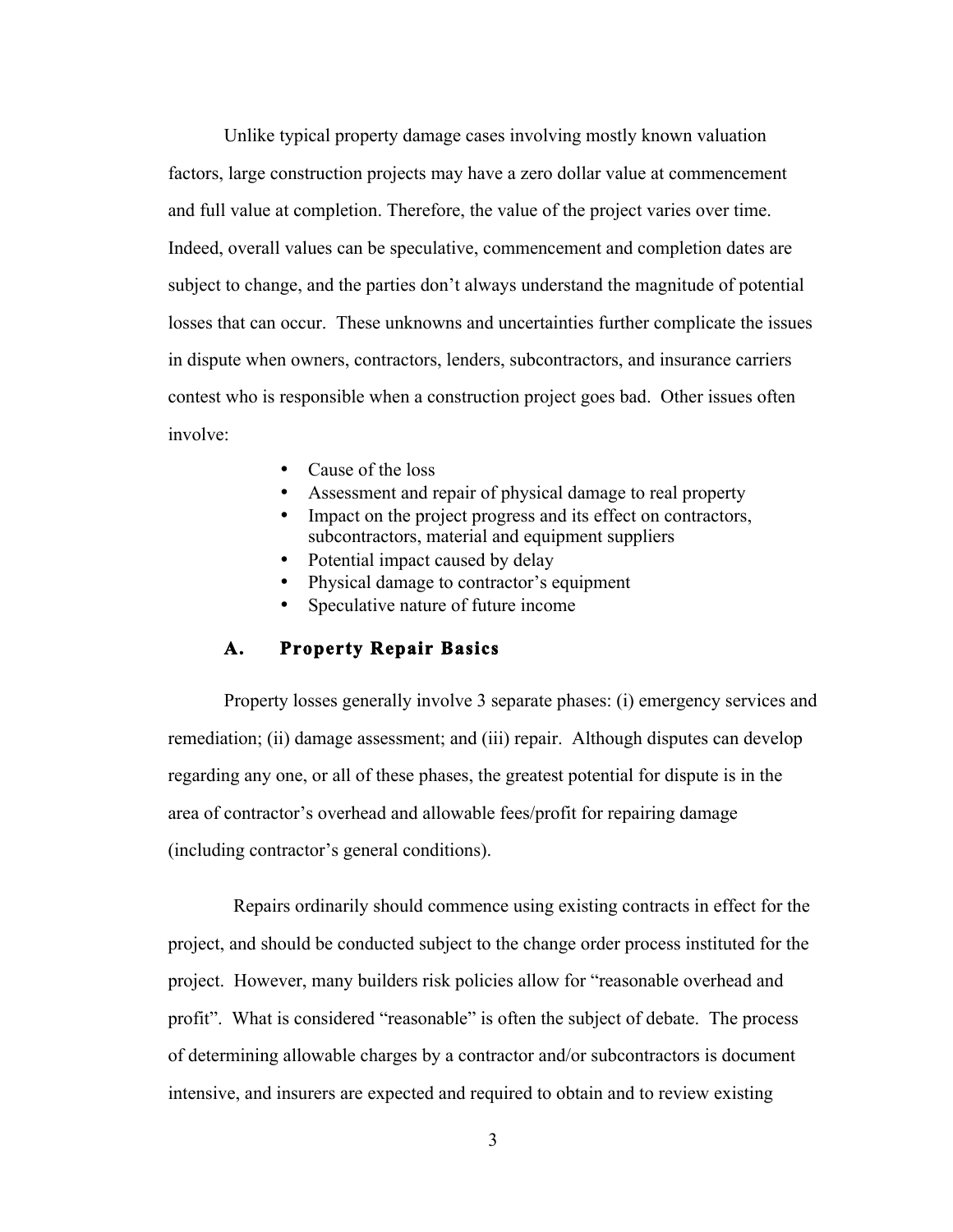contracts (often with the aid of counsel), and react to insureds on a timely basis. A multitude of expert consultants often are required in the assessment, monitoring, estimating and negotiation phases of property loss adjustments, and they must work in concert to mitigate the impact that a loss can have on the project's end date.

# **B. Time Element Loss Basics**

Large property losses can have a number of major impacts on a project relating to disruption of a project's progress. While time element loss is a common aspect of first-party property coverage, such coverage generally is extremely limited in builders' risk policies, with delay typically excluded in those policies. However time element coverage can usually be purchased for certain types of losses that arise from a loss causing an impact to a project's completion. The most common of these limited coverages are: soft costs (expenses incurred during the period of delay, typically limited to construction loan interest, realty taxes, advertising, leasing commissions, design professional fees and project administration expense); business interruption/gross earnings; and lost rents.

There are, however, many other types of consequential losses, which can occur and are typically the source of disputes between insureds and insurers, including:

**Productivity loss** – wherein a contractor or subcontractor's ability to perform non loss related completion of their contract work is affected by a post casualty loss of productivity;

**Contractors extended overhead** – typically non insured expenses arising out of a delay caused by a casualty, in which a contractor's time on the project is extended;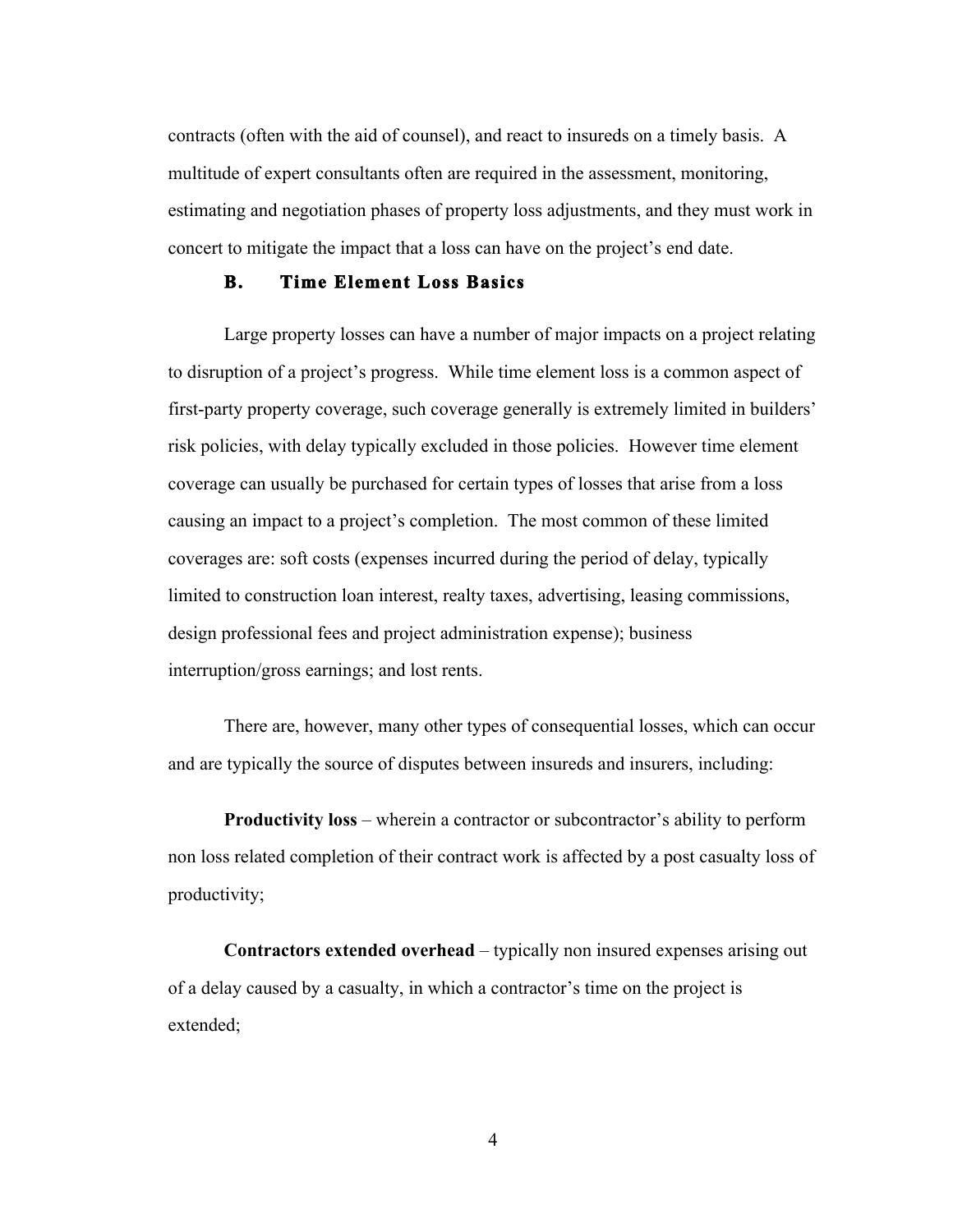**Labor and material escalations** – In which delay impacts the costs to complete base contract work;

**Mitigation efforts which cause productivity loss** – using overtime to lessen the impact of a delay caused by a loss, can result in lost production which gives rise to consequential loss/project impact claims.

Time element losses for properties under construction are measured by first determining the date a project would have been completed had the loss not occurred. Once this date is determined, the impact from the delay caused by or resulting from covered physical damage (usually subject to a waiting period deductible) establishes the period of delay of completion, used to calculate covered time element losses. This is wholly different from normal property insurance in which the period of restoration (time to make repairs) and period used for lost rents and business interruption/gross earning normally run concurrently. Setting aside disputes that can develop regarding coverage, typical disputes regarding measurement are:

**Agreement on completion date** – A project's end date is subject to change over the course of a project. Contractors and owners may often have pre-loss disputes over the completion date for a multitude of reasons. Agreement on the completion date, "had no loss" occurred, is often disputed;

**Period of delay** – the impact that repairing physical damage can have on a project's completion can be difficult to measure, and is often disputed;

**Contractor's extended overhead** – typically non insured expenses arising out of a delay caused by a casualty, in which a contractor's time on the project is extended;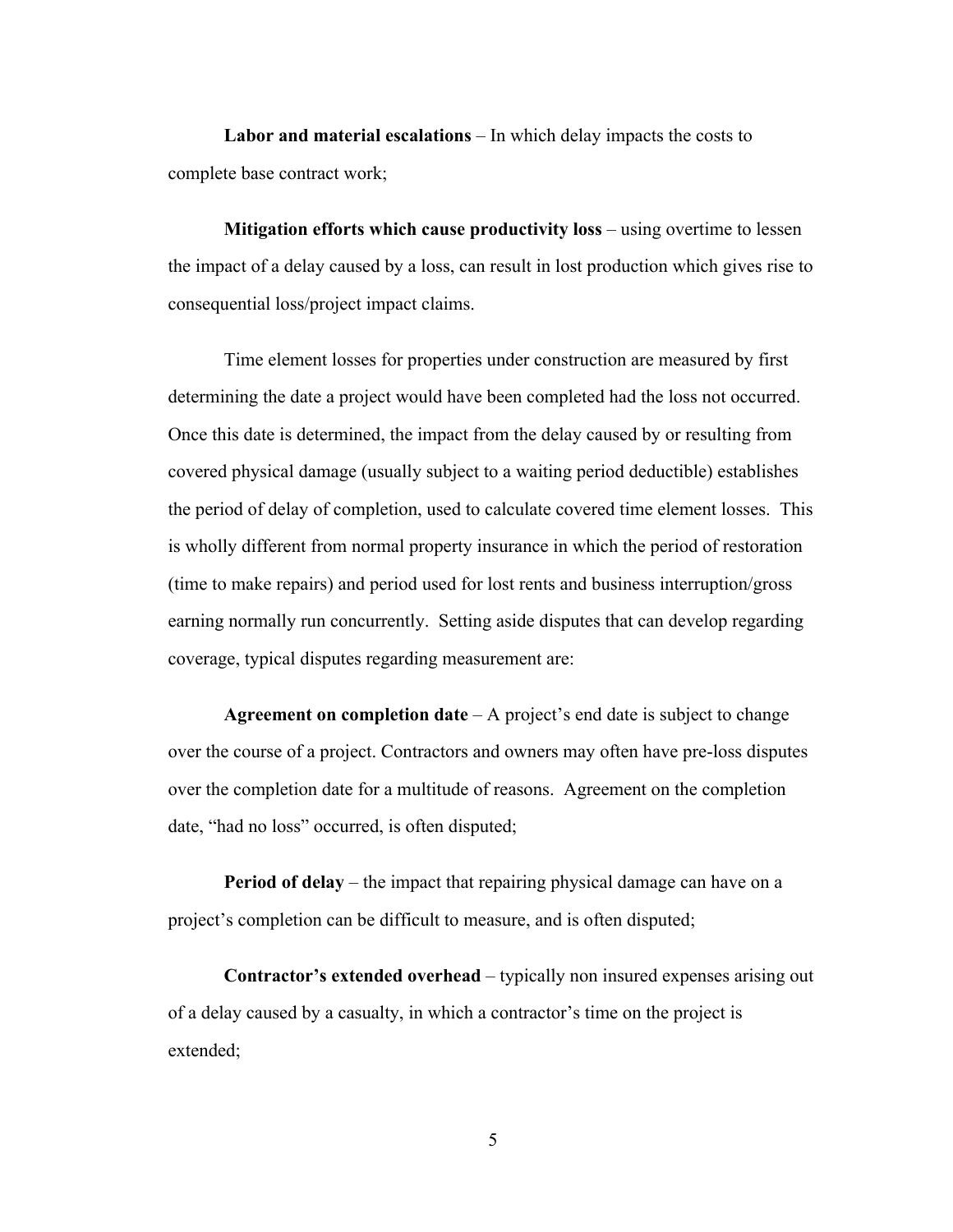**Speculative income** – economic conditions change over time, often affecting a project's feasibility at completion. This can lead to disputes regarding economic losses that flow from delay caused by physical damage.

### **C. Litigation and Dispute Resolution Practicalities**

Large construction case disputes involve big money and often big emotions as well. Typically, the owner will have incurred great expense in damage remediation and will have suffered business interruption losses such as lost revenue or rental income, extended financing expense, and the like. In many cases, the owner will be facing claims by third-parties, such as displaced tenants and others claiming injury to their person or property.

 With that kind of money at stake, project participants are not willing to acknowledge responsibility and come to the negotiating table unless, and until, they are reasonably sure that there is a substantial risk that they could be found liable for the loss. Until that uncertainty is removed through extensive factual investigation and expert analysis, resolution is nearly impossible. The factual investigation is often accomplished through the discovery process which is usually time consuming and often contentious. Discovery disputes themselves lead to delay and often create an atmosphere of further uncertainty, as they increase the level of distrust among the parties and lead some to wonder what others are hiding. Until there has been full and open discovery, and parties are confident that they have all the facts and have had a fair opportunity to have their own experts analyze those facts, resolution remains difficult.

Intertwined with the fundamental factual issues that must be addressed before a meaningful resolution can be reached are a host of potential legal issues, most of which arise out of the contracts that bind together the various project participants and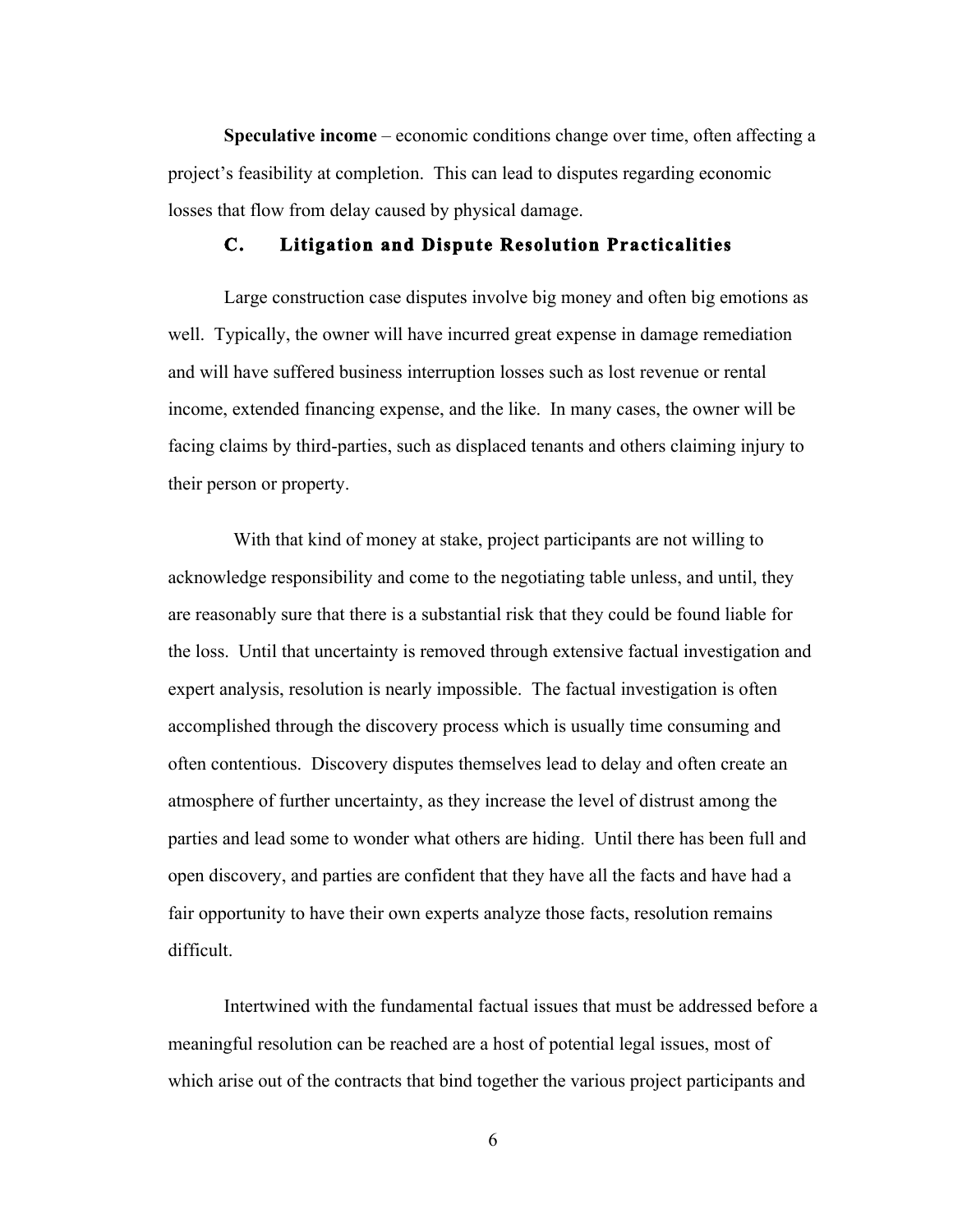set forth the rights and obligations between the contracting parties. Particularly significant, in this context, are warranty provisions, pursuant to which contractors and subcontractors will warrant the quality of their work, indemnification provisions, pursuant to which, for example, a subcontractor will agree to indemnify the contractor and the owner against claims for bodily injury or property damage arising from the subcontractor's work, and related insurance provisions, pursuant to which the subcontractor will agree to name the contractor and the owner as "additional insureds" on its commercial general liability policy. Each of these provisions can give rise to legal disputes concerning the scope of the participants' obligations. There may also be disputes concerning the scope of a participants' work. For example, was the window installer or the masonry subcontractor responsible for installing the caulking around the windows? In addition, the contractor and the subcontractors might also have given performance bonds guaranteeing the performance of their work. The involvement of sureties often adds to the level of legal and factual complexity and makes resolution more difficult to achieve.

Like the uncertainty inherent in the factual issues discussed above, these legal issues also create uncertainty. At the onset of a typical damaged building case the answers to these fundamental questions, and others, are unclear. As a result, if litigation is commenced, any project participant that had even a minor role in the construction will likely be dragged into the suit, which may involve many parties and multiple claims based on breach of contract (including breach of warranty and indemnification provisions) and negligence, and cross-claims and counterclaims seeking contribution and indemnity. Until the parties have a clear picture of their legal rights and obligations – that is, until they understand their position with reasonable certainty – resolution without judicial assistance is difficult. That difficulty is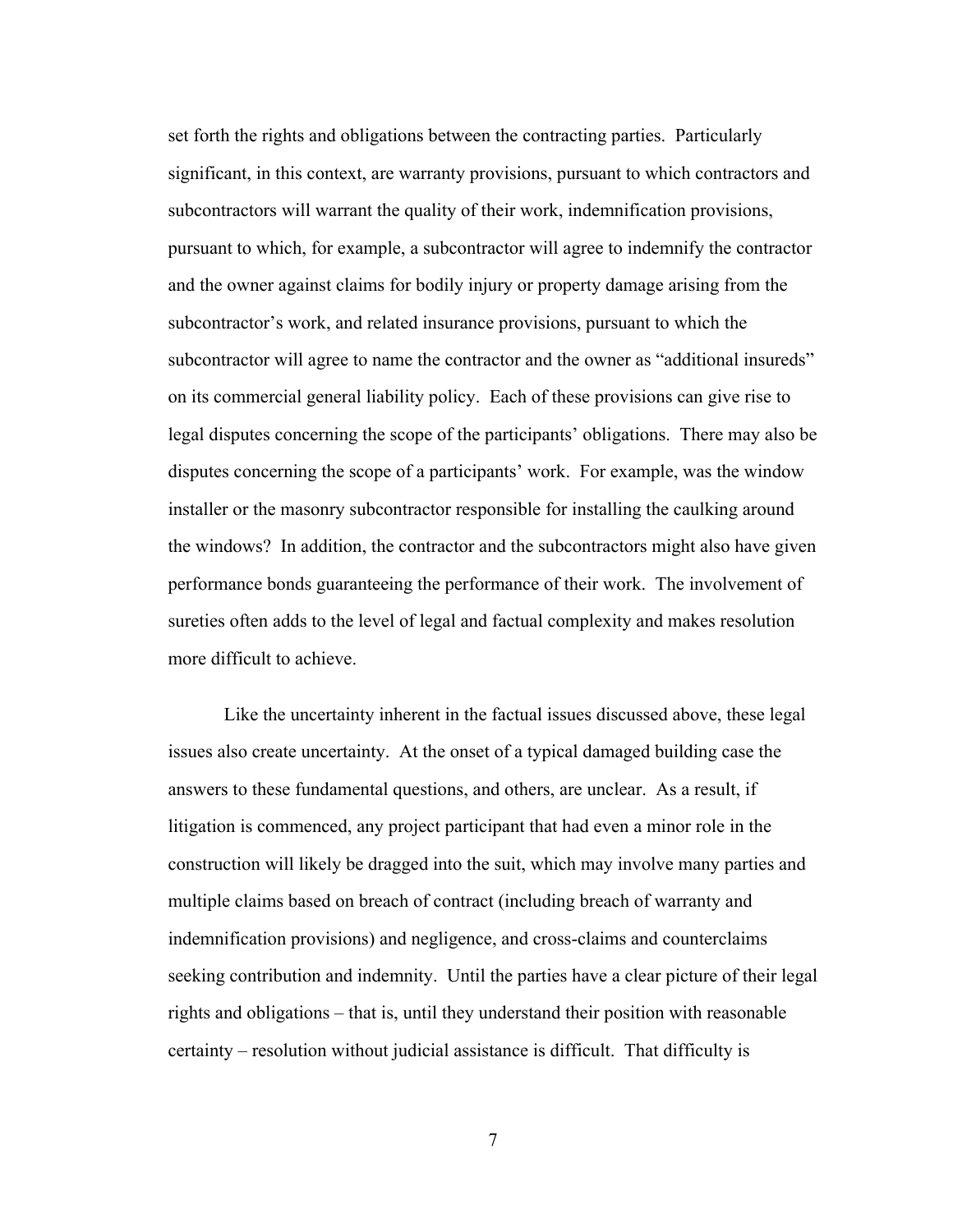exacerbated and another layer of complexity is added when some or all of the project participants have issues concerning insurance coverage.

# **II. COMPLEXITIES THAT MAKE DAMAGED BUILDING INSURANCE COVERAGE CASES DIFFICULT TO RESOLVE.**

Policyholders and insurance companies often disagree as to the scope and value of coverage applicable to a damaged building loss. We describe below certain issues that often arise in the context of an insurance coverage dispute in a damaged building case.

# **A. Which Policy Provides Coverage– General Liability/First-Party Property/Builder's Risk/Other**

In any given building damage case, several different types of policies may provide coverage and in many the total amount of liability and costs incurred may be allocated amongst the different policies. $2$  Certain of these coverages are set forth below:

- Commercial (or Comprehensive) General Liability ("CGL") Policies These policies generally provide coverage for defense costs and damages arising out of allegations of bodily injury and property damage made by third parties. These CGL policies may provide coverage for claims asserted against contractors, architects and others made by the owner of a damaged building, as well claims against an owner of a building by residents.
- Owner-Controlled Insurance Policies ("OCIP") and Contractor-Controlled Insurance Policies ("CSIP") – These policies provide liability and property damage insurance for all of the contractors and the owner with respect to a specific building under construction. All of the "insured" parties share in the coverage and the limits of liability provided by the coverage.
- Builder's Risk Insurance These policies provide coverage while a building is under construction. OCIP and CCIP is a form of builder's risk coverage.

 $\overline{a}$ 

<sup>&</sup>lt;sup>2</sup> Of course, each particular dispute must be analyzed in the context of the terms of the applicable policies in that case.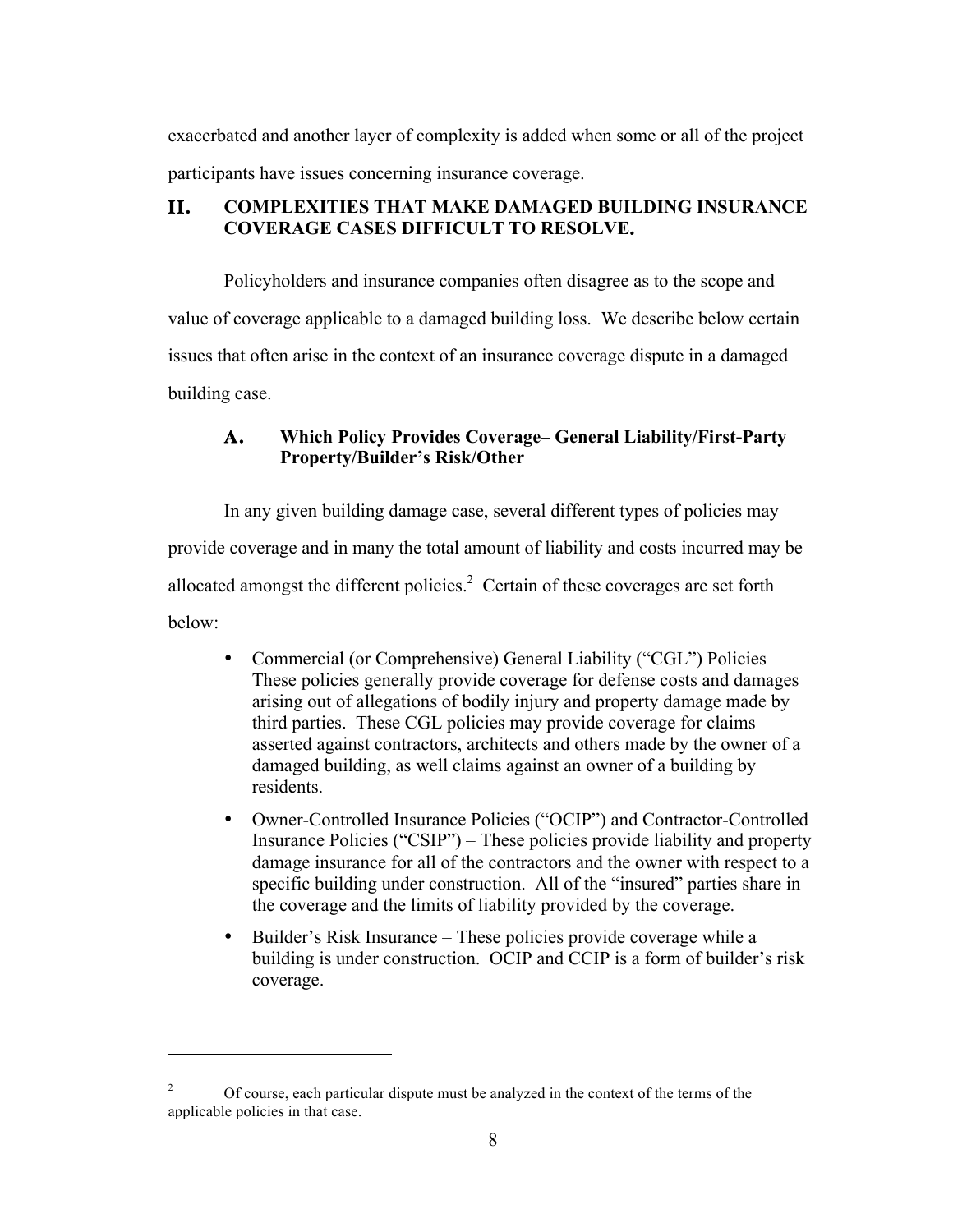- First-Party Property Insurance These policies provide coverage for the owner of a building and generally cover property damage, extra expense and business interruption loss.
- Pollution Insurance These more specialized policies cover liabilities and the costs of clean-up arising out of environmental damage, as well as the costs of defending against those claims of damage/injury.
- Additional Insured Coverage This coverage applies to entities other than the specific purchaser of the coverage and provides insurance to certain other designated entities connected with a damaged building, such as where the owner is included as an additional insured on the policy of a general contractor and the general contractor is included as an additional insured on the policy of a subcontractor. Additional insured coverage often is required in a construction contract between an owner and a contractor and the contract between a general contractor and a sub-contractor.

### **B. Occurrence**

General liability policies typically define "occurrence" as an "an accident, including continuous or repeated exposure to substantially the same general harmful conditions." In the damaged building context, issues can arise regarding whether faulty workmanship is covered, including, but not limited to, questions regarding whether: (i) faulty workmanship constitutes an "accident"; (ii) faulty workmanship claims are non-covered breach of contract claims; and (iii) providing coverage for construction defect claims under a general liability policy improperly transforms the policy into a performance bond. Each of these is discussed below.

## **1. Does Faulty Workmanship Constitute An "Accident?"**

The principal argument insurers make is that faulty workmanship does not constitute an "accident" and, hence, an "occurrence." First, insurers may assert that the damage at issue arose from the contractor's intentional engagement in construction activity. Their argument is that because the contractor intended to engage in the construction activity, the contractor's actions were not "accidental" and, hence, the damage caused by the contractor's faulty workmanship did not arise from an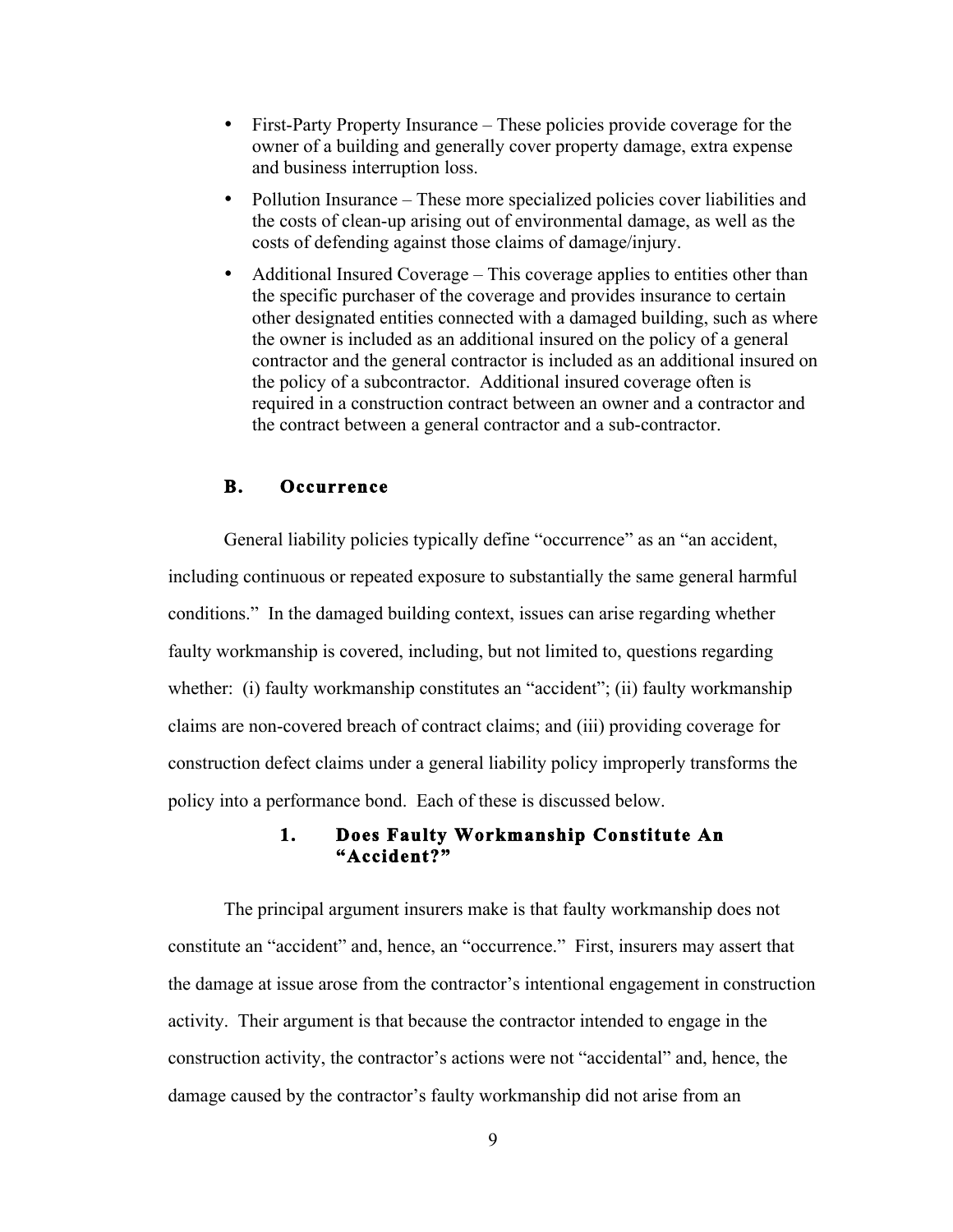"occurrence." *See, e.g., ACS Const. Co., Inc. of Mississippi v. CGU*, 332 F.3d 885 (5th Cir. 2003) (applying Mississippi law). Policyholders counter by arguing that the "occurrence" definition focuses on whether the contractor intended to cause the damage, not whether the contractor intended to engage in the construction activity. *See, e.g., Fejes v. Alaska Ins. Co., Inc.*, 984 P.2d 519, 523 (Alaska 1999); *U.S. Fire Ins. Co. v. J.S.U.B., Inc.*, 979 So.2d 871, 883 (Fla. 2007); *Lee Builders, Inc. v. Farm Bureau Mut. Ins. Co.*, 281 Kan. 844, 854, 137 P.3d 486, 492 (Kan. 2006); *Corner Const. Co. v. United States Fidelity and Guar. Co.*, 638 N.W.2d 887, 894 (S.D. 2002); *Lamar Homes, Inc. v. Mid-Continent Cas. Co.*, 242 S.W.3d 1, 8-9 (Tex. 2007); *American Family Mut. Ins. Co. v. American Girl, Inc.*, 268 Wis.2d 16, 673 N.W.2d 65 (Wis. 2004).

Second, insurers argue the "occurrence" definition must be viewed from the perspective of faulty workmanship rather than proper workmanship. Insurers argue that it is faulty workmanship that gives rise to the damage, and damage that is the natural and foreseeable consequence of faulty workmanship (i.e., all damages in a construction defect claim) does not arise from an "accident" and, thus, does not arise from an "occurrence." *State Farm Fire and Cas. Co. v. Tillerson*, 334 Ill.App.3d 404, 409, 777 N.E.2d 986, 991, 268 Ill.Dec. 63, 68 (Ill. App. 2002). Policyholders argue that the "occurrence" definition must be viewed from the perspective of proper workmanship, and that unforeseeable property damage arising out of proper workmanship does arise from an "accident," and if forseeability were based on the assumption of faulty workmanship, a general liability policy would never cover a construction defect claim because damage to a contractor's work product almost always would be the foreseeable result of faulty workmanship. *J.S.U.B.*, 2007 WL 4440232 at \*9-10; *Travelers Indem. Co. of America v. Moore & Associates, Inc.*, 216 S.W.3d 302, 308-309 (Tenn. 2007).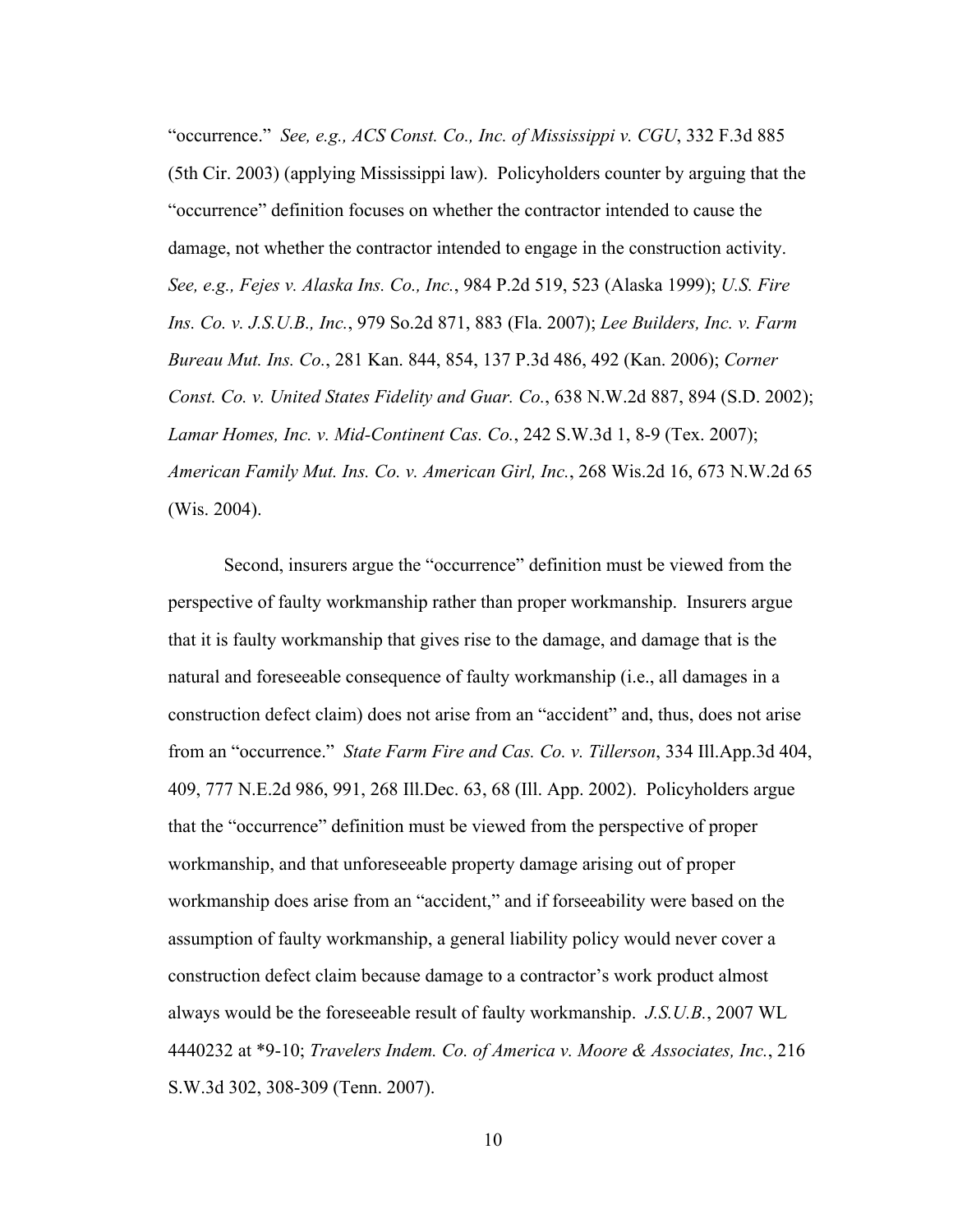Third, some insurers assert faulty workmanship claims cannot arise from an "occurrence" because they do not present the degree of fortuity contemplated by the generally accepted definition of "accident." These insurers assert liability insurance is designed to cover damages arising from fortuitous events and that faulty workmanship is not a fortuitous event. *See, e.g., Pursell Const., Inc. v. Hawkeye-Security Ins. Co.*, 596 N.W.2d 67, 70 (Iowa 1999); *Auto-Owners Ins. Co. v. Home Pride Companies, Inc.*, 268 Neb. 528, 534-535, 684 N.W.2d 571, 577 (Neb. 2004).; *Webster v. Acadia Ins. Co.*, 934 A.2d 567, 572-573 (N.H. 2007); *Kvaerner Metals Div. of Kvaerner U.S., Inc. v. Commercial Union Ins. Co.*, 589 Pa. 317, 335-336, 908 A.2d 888, 899 (Pa. 2006); *Corder v. William W. Smith Excavating Co.*, 210 W.Va. 110, 116, 556 S.E.2d 77, 83 (W.Va. 2001). Policyholders argue that whether an "accident" and, hence, an "occurrence" exists turns on whether the policyholder intended to cause the damage at issue. If not, the defective construction was an accident and, hence, a fortuitous event for which coverage should exist under a general liability policy.

### **2. Do Breach Of Contract Claims Arise From An "Occurrence?"**

Most construction defect litigation involves one or more breach of contract or breach of warranty claims. Insurers frequently base their denial of coverage on the ground that breach of contract and breach of warranty claims do not arise from an "occurrence" because general liability policies only cover tort claims. *Oak Crest Const. Co. v. Austin Mut. Ins. Co.*, 329 Or. 620, 626, 998 P.2d 1254, 1257 (Or. 2000); *Kvaerner*, 589 Pa. at 335 fn. 10, 908 A.2d at 899 fn. 10; *L-J, Inc. v. Bituminous Fire and Marine Insurance Company*, 366 S.C. 117, 122, 621 S.E.2d 33, 35 (S.C. 2005); *Corder*, 210 W.Va. at 115, 556 S.E.2d at 82. Carriers also may assert that a "contract exclusion" bars coverage, to the extent one exists in a particular policy.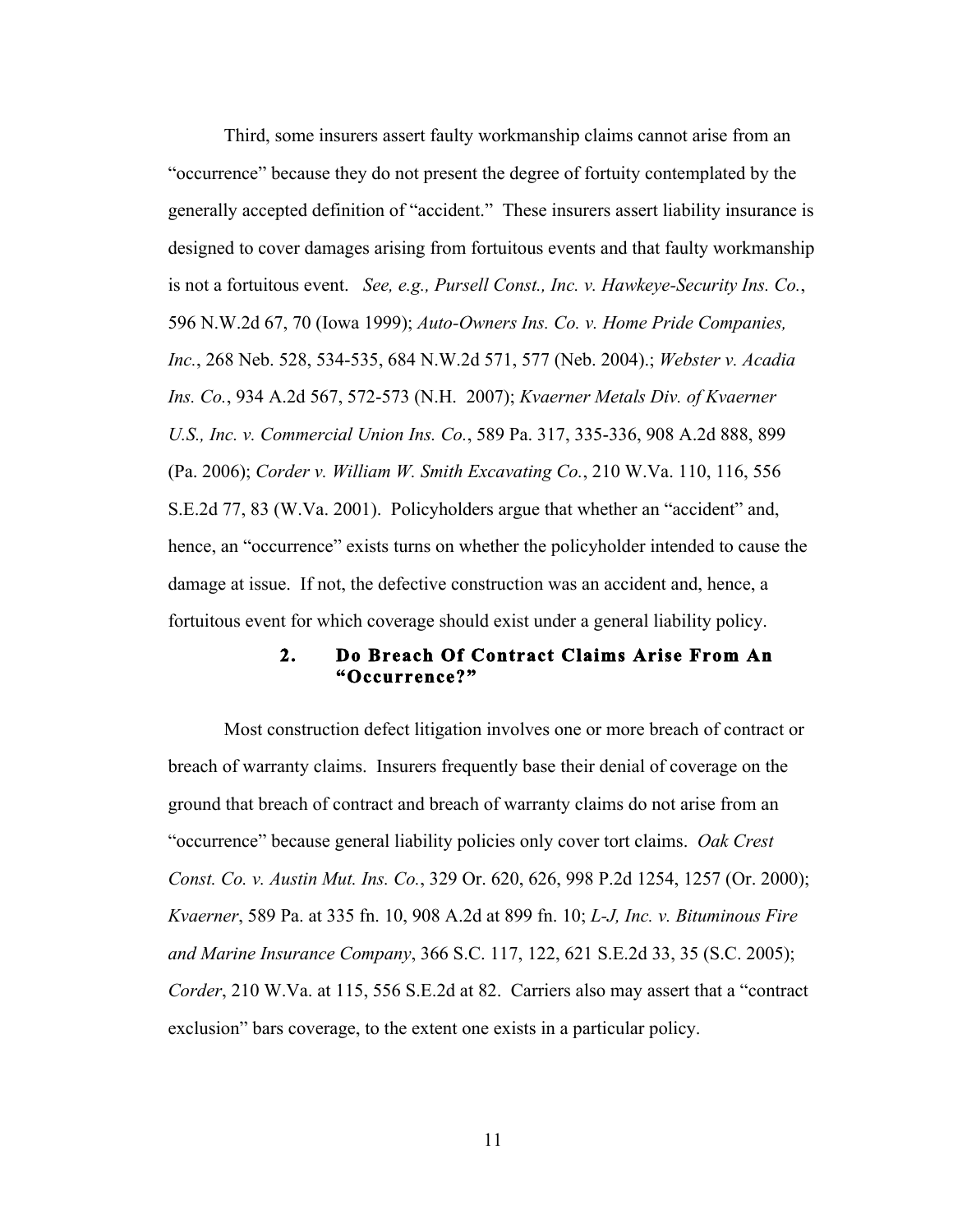Policyholders counter this argument on two fronts. First, they argue that neither the "occurrence" definition nor any other provision in a general liability policy limits coverage to tort claims. Rather, the policy covers claims arising from an "occurrence" defined solely as an "accident." If insurers wish to preclude coverage for breach of contract claims, they can do so by adding the appropriate language in their policies. Indeed, breach of contract exclusion endorsements exist specifically to preclude coverage for breach of contract claims. *J.S.U.B.*, 979 So.2d at 884-885; *Lee Builders*, 218 Kan. at 857-858, 137 P.2d at 494-495; *Lamar Homes*, 2007 WL 2459193 at \*8; *American Family Mut. Ins. Co. v. American Girl, Inc.*, 268 Wis.2d 16, 40, 673 N.W.2d 65, 77 (Wis. 2004).

Second, breach of contract claims may arise from negligent, as opposed to intentional, conduct. It is undisputed that general liability policies cover claims arising from an insured's negligent conduct. Some jurisdictions affirmatively distinguish between intentional and negligent breach of contract claims. Accordingly, breach of contract claims premised on a contractor's faulty workmanship arguably arises from an "occurrence" so long as the contractor did not intend to perform the work improperly or cause the damage at issue. *Lamar Homes*, 242 S.W.3d at 8.

#### **3. What Is The Impact Of Performance Bonds?**

Performance bonds are common in both public and private construction projects. A performance bond guarantees the performance of the contractor and assures the owner its project will be completed even if the contractor defaults.

Some insurers argue that permitting coverage under a general liability policy for faulty workmanship claims effectively transforms the liability policy into a performance bond. In other words, the general liability policy guarantees the contractor's work by providing an owner with a source of funds outside the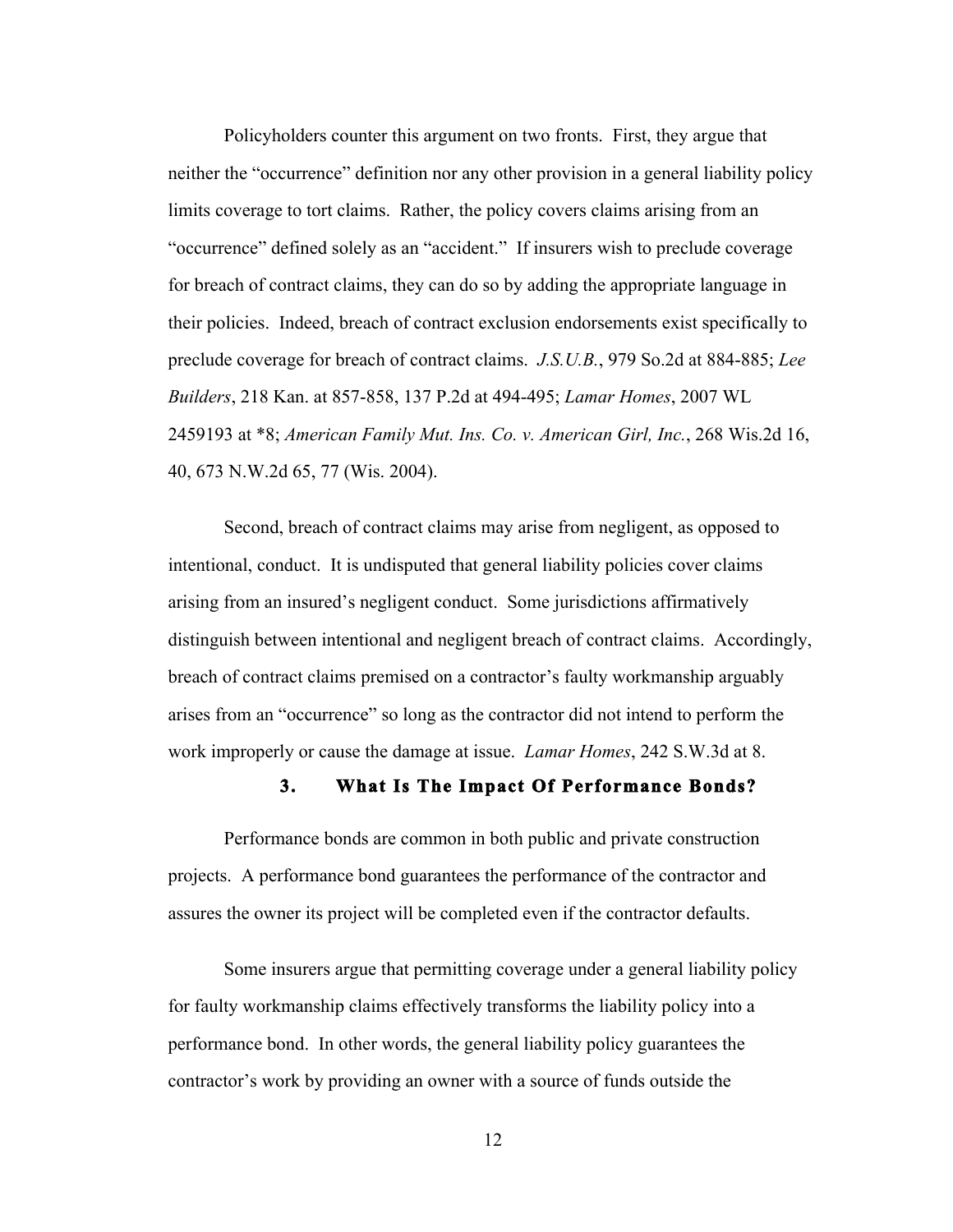contractor's own pocketbook to correct defective work. This is exactly what a performance bond does. Insurers argue that a general liability policy cannot be interpreted to provide coverage which duplicates that provided by a performance bond. *Pursell Const., Inc.*, 596 N.W.2d at 71; *L-J, Inc.*, 366 S.C. at 124, 621 S.E.2d at 36-37; *Kvaerner*, 589 Pa. at 336, 908 A.2d at 899; *ACUITY v. Burd & Smith Const., Inc.*, 721 N.W.2d 33, 40 (N.D. 2006).

Policyholders counter that the coverage of a general liability policy is defined by its terms and conditions, not the existence of other coverage, and that general liability policies clearly contemplate other "duplicative" insurance may exist as evidenced by their "other insurance" provisions. Policyholders also argue that if general liability insurers truly wanted to exclude coverage for claims falling within a performance bond, they could include appropriate language in their main policy forms or applicable endorsements. *Lamar Homes*, 242 S.W.3d at 10.

Policyholders also argue that general liability policies and performance bonds are different products which provide different coverages, even if those coverages have some overlap:

- A general liability policy spreads the contractor's risk; a performance bond guarantees the contractor's performance.
- A general liability policy is underwritten based on an evaluation of risks and losses actuarially linked to premiums and, thus, the underwriting assumes losses will occur; a performance bond is underwritten based on the contractor's creditworthiness and historical ability to complete contracts – as such, the underwriting of a performance bond does not assume losses will occur.
- A general liability policy offers indemnity protection for the contractor; the performance bond does not – it protects only the owner.
- A general liability policy restricts its indemnification coverage to property damage arising from the contractor's defective construction; a performance bond provides broader coverage as it applies to any default by a contractor, not just property damage arising from defective construction.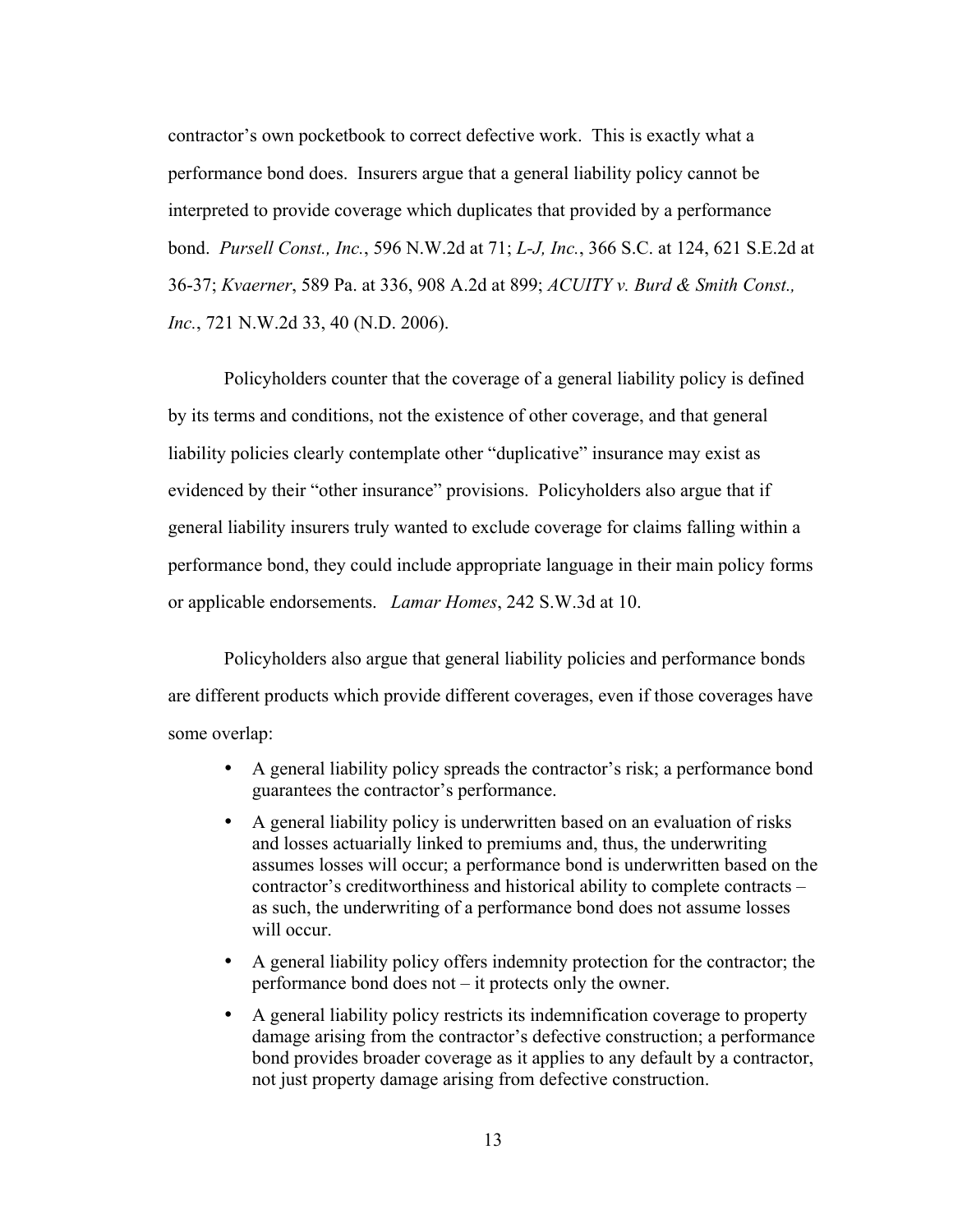Third, policyholders argue that the "business risk" exclusions in the standard general liability policy show that general liability policies are intended to cover construction defect claims. Those "business risk" exclusions include the "property damage" exclusion, "your work" exclusion, "impaired property" exclusion, and "recall" exclusion. These exclusions generally limit coverage for construction defect claims to certain defined circumstances. By limiting rather than outright excluding coverage, policyholders argue that these exclusions demonstrate an intent to cover construction defect claims.

### **C. Whose Policy Provides Coverage**

As discussed above, the policies of a number of different parties may be involved in the dispute. The owner has liability and first-party property coverage. Each of the general contractor and the subcontractors have general liability insurance policies. The architect may have errors and omissions coverage. Entities supplying building products will have liability coverage. Each of these entities may have numerous carriers based upon whether there is both primary and excess coverage involved and whether the policies contain shared responsibilities among more than one insurance carrier on any individual layer of coverage.

#### **D. Duration of Coverage Under Builder's Risk Policies**

Builder's risk coverage is not permanent coverage and provides coverage only during the "course of construction." The coverage period for a builder's risk policy depends on the language of the policy itself, as well as the contract between the owner and the contractors. The start date for coverage may begin on the first day of construction, or may even begin before construction has officially started, providing coverage when the contractor is in the preparation phase. *See Patton v. Aetna Ins. Co.*, 595 F. Supp. 533, 534 (N.D. 1984) (holding that fire that occurred after the "unhooking of plumbing and gas lines, the removal of a furnace, the removal of lattice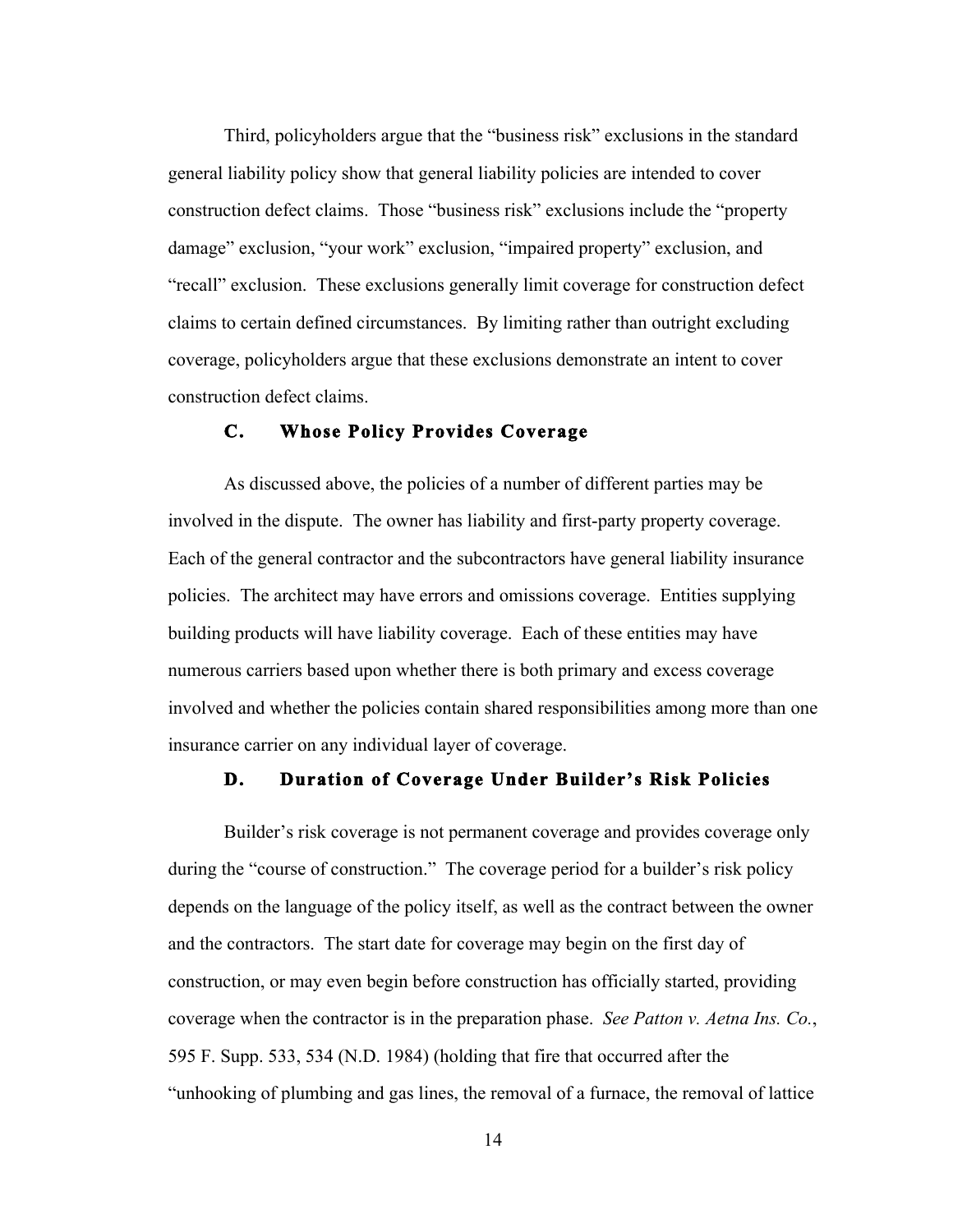work around the house, and discussions with two contractors regarding lowering of the house" was during the course of construction because the renovations to be performed required the removal of these items).

The date on which coverage ends is often a point of controversy and provides the most opportunity for disputes between the insured and its carriers. A builder's risk policy may provide that coverage ends on a date certain or upon the happening of a certain event such as occupancy, owner's acceptance, date on which the construction contract is complete, or date certificate of occupancy is issued by a government agency – or it may not provide any termination date. The determination of when a building is "occupied" or when construction is "completed" has been addressed by many courts. Courts consistently have held that a building is "occupied" or "completed," and the builder's risk coverage terminates, only when the building is ready for its "intended use." *Cuthrell v. Milwaukee Mechs. Ins. Co.*, 66 S.E.2d 649, 651-52 (N.C. 1951) ("A building is complete if, and only if, it has reached that stage in its construction when it can be put to the use for which it is intended" and "[a] building is occupied when it is put to a practical and substantial use for the purpose for which it is designed"). For example in *Reliance Insurance Co. v. Jones*, 296 F.2d 71 (10th Cir. 1961), the court held that where only a small amount of grain was placed in a "storage building as a temporary expedient," the building was not complete and the builder's risk policy covered damages to the property. The court explained that the "evidence is indicatory of the fact that the building was never put to anything more than a mere transcient [sic] or trivial use," therefore it was not "occupied" under the terms of the policy and coverage exists under the builder's risk policy. *Id.* at 73. Coverage under a builder's risk policy will also terminate where a building is occupied prior to its completion "where such policy is issued on condition that the building shall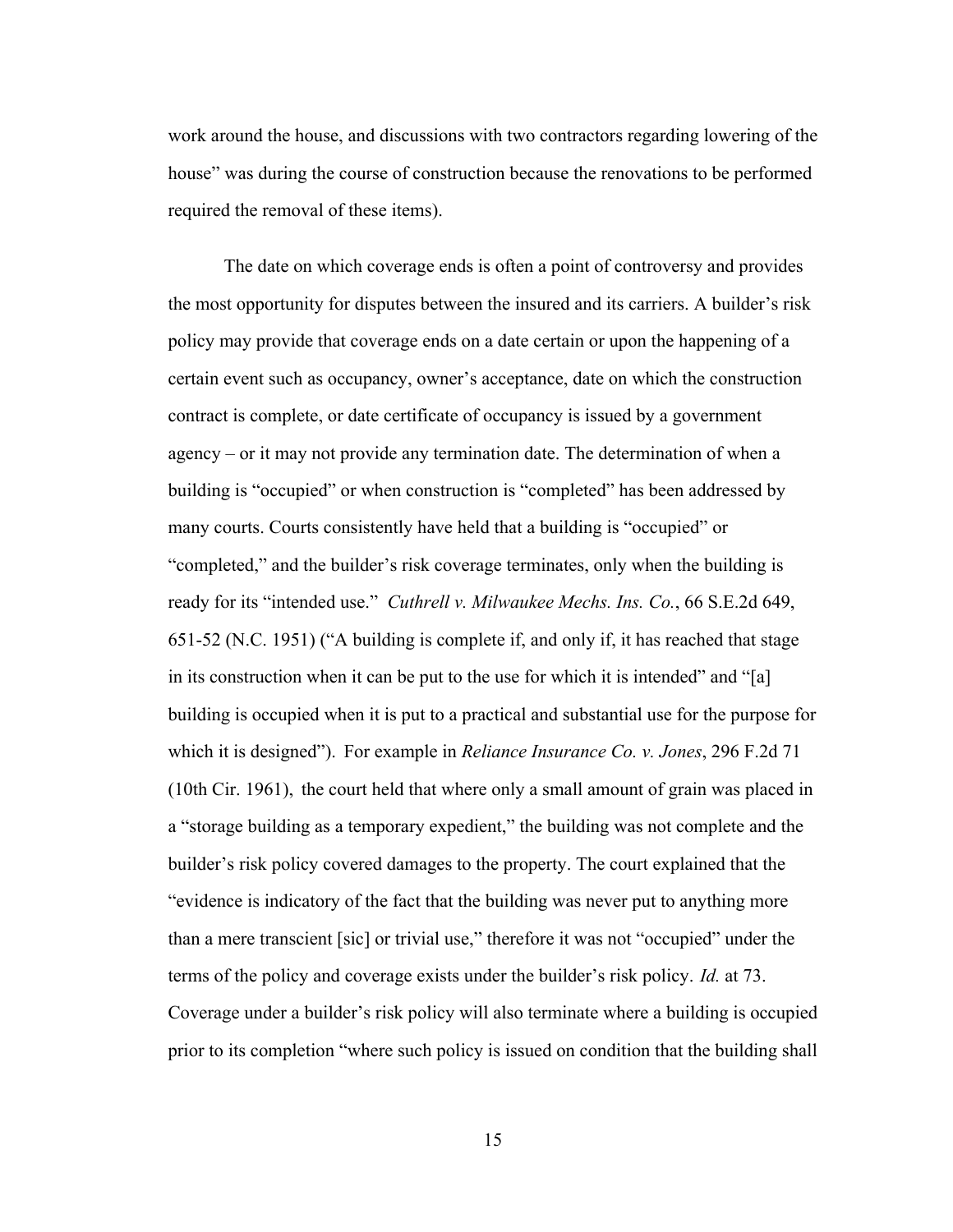not be occupied before completion without consent of the insurer." *Hendrix v. New Amsterdam Cas. Co*., 390 F.2d 299, 302-03 (10th Cir. 1968).

Regardless of the actual event that triggers the termination of builder's risk coverage, it is imperative that the owner purchase property and fire insurance to provide coverage once the builder's risk insurance expires.

### **E. Timing of Damage/Cause of Damage**

The insuring agreement of general liability policies covers damages arising from (1) "property damage," (2) occurring during the policy period, (3) caused by an "occurrence." Insurers challenging coverage for construction defect claims generally focus on whether the claim arises from an "occurrence." When damage takes place is a key determinant of what policy period applies to a claim. For example, if it takes three years to finish construction and claims alleging damage to a building are made two years after construction is completed, the timing of the damage may determine whether a builder's risk policy applies, or whether post-construction liability and property policies apply. Moreover, if there are different insurance carriers that sold coverage in different years to the policyholder, each carrier will look to determine whether damage took place during their policy years. This often becomes a hotly disputed issue of fact preventing coverage cases from being resolved without motion practice.

Similarly, the cause of damage is key to insurance coverage cases because policies often contain many exclusions that can bar coverage if applicable. For example, if damage is caused intentionally, it may be excluded. Other exclusions that may be at issue are exclusions for pollution, mold, lead, flood, wear and tear, etc.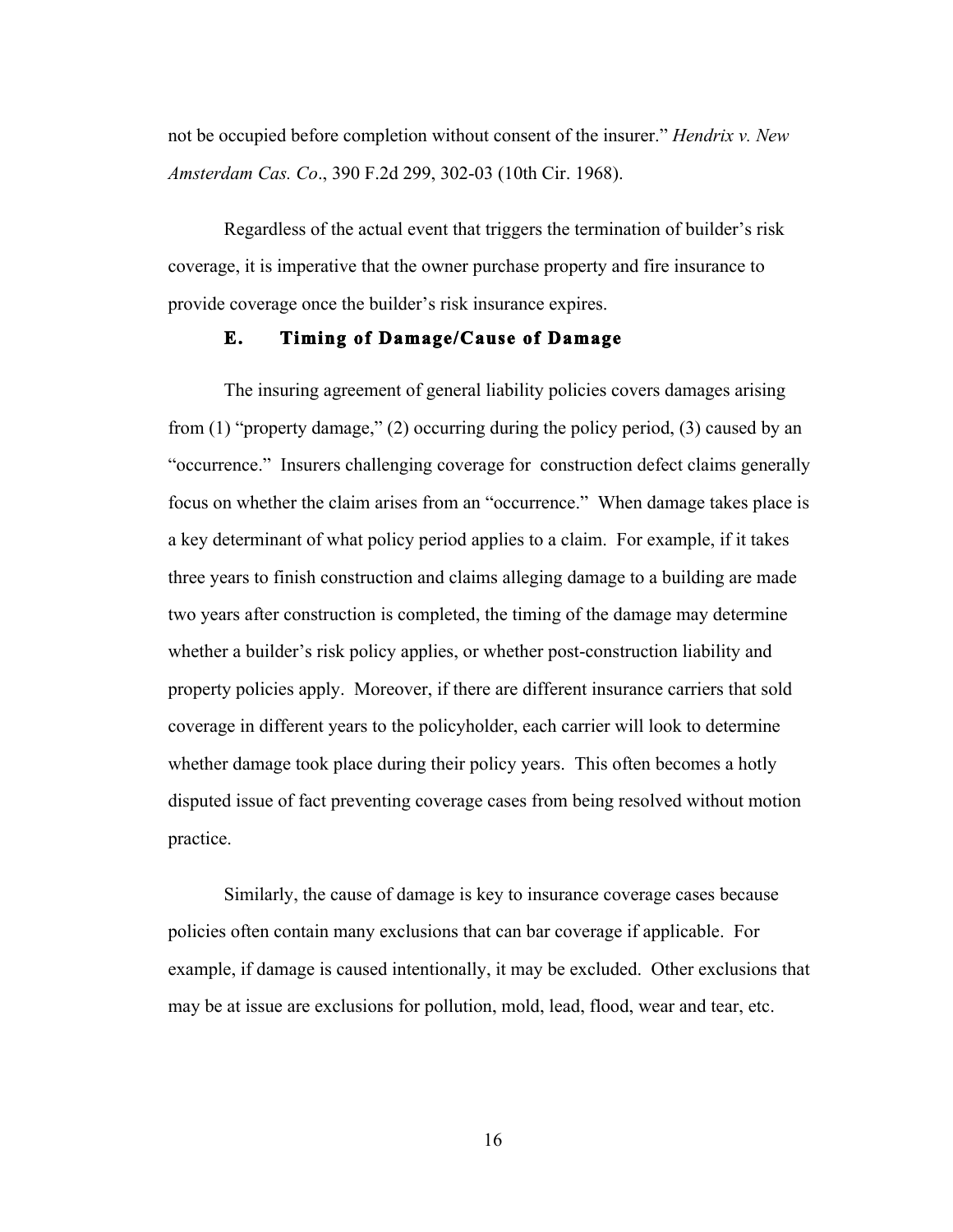# **F. Type of Damage**

The type of damage at issue also can determine which policy provides coverage. For example, mold may be excluded under a general liability policy and first-party property policy, but covered under a pollution liability policy. Moreover, even if mold is excluded in one part of a policy, it may be covered if the mold "arises out of" a covered event. For example, certain policies explicitly provide that although mold (or some other type of damage) generally is excluded, mold damage may be covered if it arises out of a covered event, such as "named windstorm." In addition, the same damage may be covered under more than one policy, in which case those policies' "other insurance" provisions could determine how responsibility for that covered damage is to be allocated.

A major dispute between policyholders and insurance companies often takes place when damage or loss potentially is covered under more than one policy. In those situations, insurance companies often take the position that they need not provide coverage until the allocation issues ultimately are determined, while policyholders assert that coverage should be provided first and the allocation amongst covering carriers determined thereafter.

### **G. "Your Work"**

One exclusion deserving of particular attention in construction cases is the "your work" exclusion. This exclusion generally precludes coverage for a contractor's "work" – generally defined as the scope of work set forth in the general contract. The "your work" exclusion typically contains a "subcontractor" exception stating the exclusion does not apply where a subcontractor performed the work on behalf of the contractor. Major disputes can take place regarding whether resulting damage from the initial damage may be covered. For example, if a poorly constructed roof causes water damage that arguably is excluded under the "your work" exclusion in the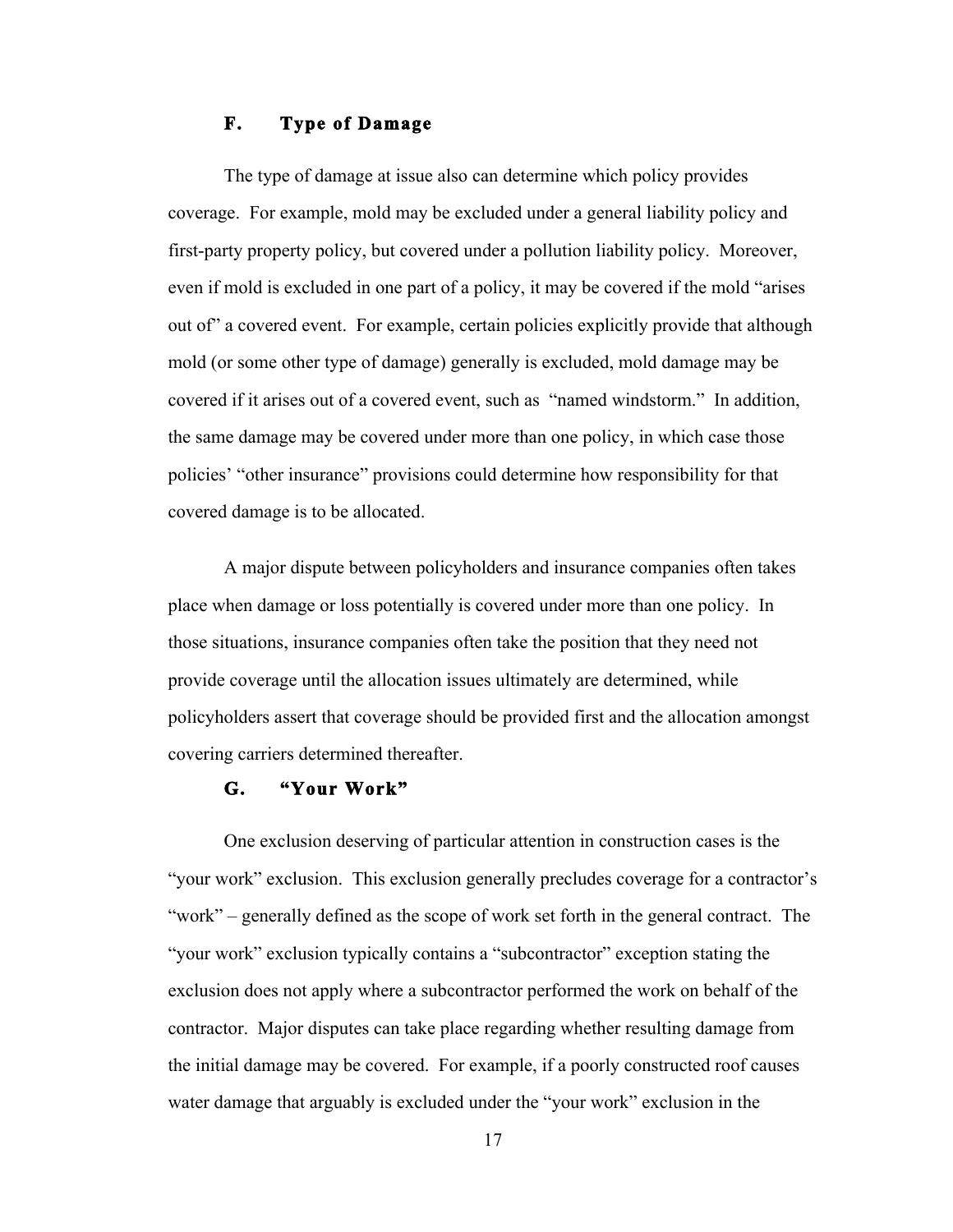roofer's policy, is resulting mold caused by the water damage also excluded? As with many insurance questions, the answer depends upon the specific policy language involved and which state's law governs the issue.

#### **H. Additional Insured Coverage**

Insurance policies provide coverage to a "Named Insured." In addition, coverage can be extended to individuals or entities other than the named insured where the policy contains an "additional insured" endorsement. Examples of additional insureds are building project owners, general contractors, owners/lessors of real estate, lessors of leased equipment, and retailers/distributors.

As a general matter, an additional insured is "an entity enjoying the same protection as the named insured." *Pecker Iron Works of New York v. Travelers Ins. Co.*, 99 N.Y.2d 391, 393 (2003). Some courts have held that the scope of coverage for an additional insured generally is not greater than coverage provided to the named insured. *Nat'l Union Fire Ins. Co. v. Liberty Mut. Ins. Co.*, No. 03-80106-CIV**,** 2008 WL 3851496 (S.D. Fla. Aug. 14, 2008). However, additional insured coverage may apply even where coverage for the named insured is excluded. For example, in *Costco Wholesale v. Lib. Mut. Ins. Co.*, 472 F. Supp. 2d 1183 (S.D. Cal. 2007), decided under Connecticut law and citing the severability clause of the policy, the court held that the carrier had a duty to defend the additional insured from a suit brought by the named insured's employee even though coverage for the named insured was excluded.

One issue often arising in the additional insured context is whether the additional insured exposure "arises out of" the activities of the named insured. Once a court determines that the damage "arises out of" the named insured's operations, coverage will generally be afforded. *Lafarge Midwest, Inc. v. Frankenmuth Mut. Ins. Co.*, No. 253591, 2005 WL 1923158 (Mich. App. Aug. 11, 2005); *Home Depot*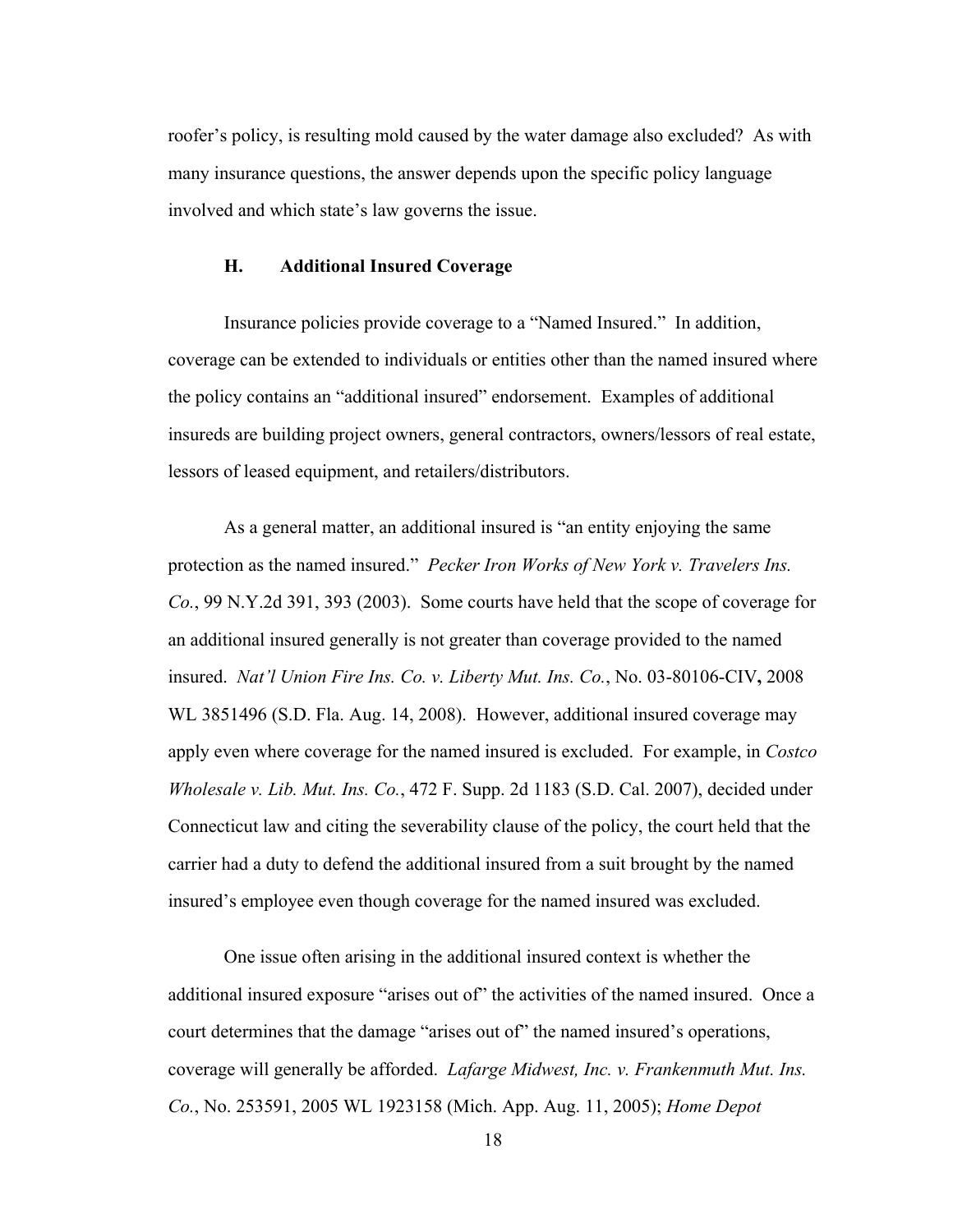*U.S.A., Inc. v. Nat'l Fire Ins. Co. of Hartford*, No. 3:06-CV-0073-D, 2007 WL 2592353 (N.D. Tex. Sept. 10, 2007). For purposes of determining the defense obligation, whether liability "arose out of" the named insured's work generally is determined from the allegations in the complaint against the additional insured. *Regal Homes, Inc. v. CNA Ins.*, 217 Ariz. 159 (2008). In many states, the "arising out of" standard is a fairly low threshold and the trend is to find coverage for the additional insured when the question is close. *Premcor Refining Group, Inc v. Matrix Industrial Contractors, Inc. v. Catalyst Handling Service Co., LLC*, No. 07C-01-095-JOH, 2009 WL 960567 (Del. Super. Mar. 19, 2009). However, the low threshold is not without limit. For example, transporting an asphalt roller, or providing notice to a contractor that the asphalt roller needed to be transported, was not "maintenance of traffic" within meaning of subcontract, and thus placement of delineation devices (*e.g.*, cones) around the asphalt roller was not part of subcontractor's work; therefore, the contractor was not covered as an additional insured under primary and umbrella liability policies applicable to the contractor's liability arising out of subcontractor's work. *Great Am. Ins. Co. v. Nat'l Union Fire Ins. Co. of Pittsburgh, PA*, 574 F.Supp.2d 1294 (S.D. Fla. 2008).

Additional insured coverage applies both to the duty to defend and the duty to indemnify. Serious issues arise when a policyholder's primary carrier alleges that the policyholder is an additional insured on another policy and that other policy must provide the coverage. In those situations, as discussed above, issues of allocation of responsibility abound and the policyholder may find itself without a carrier providing coverage where two or more carriers -- the policyholder's own carrier and an additional insured carrier – may dispute the priority of coverage obligations. Similarly, conflicts between "other insurance" clauses in multiple policies covering a party can be a problem when the two policies have the same "other insurance clauses,"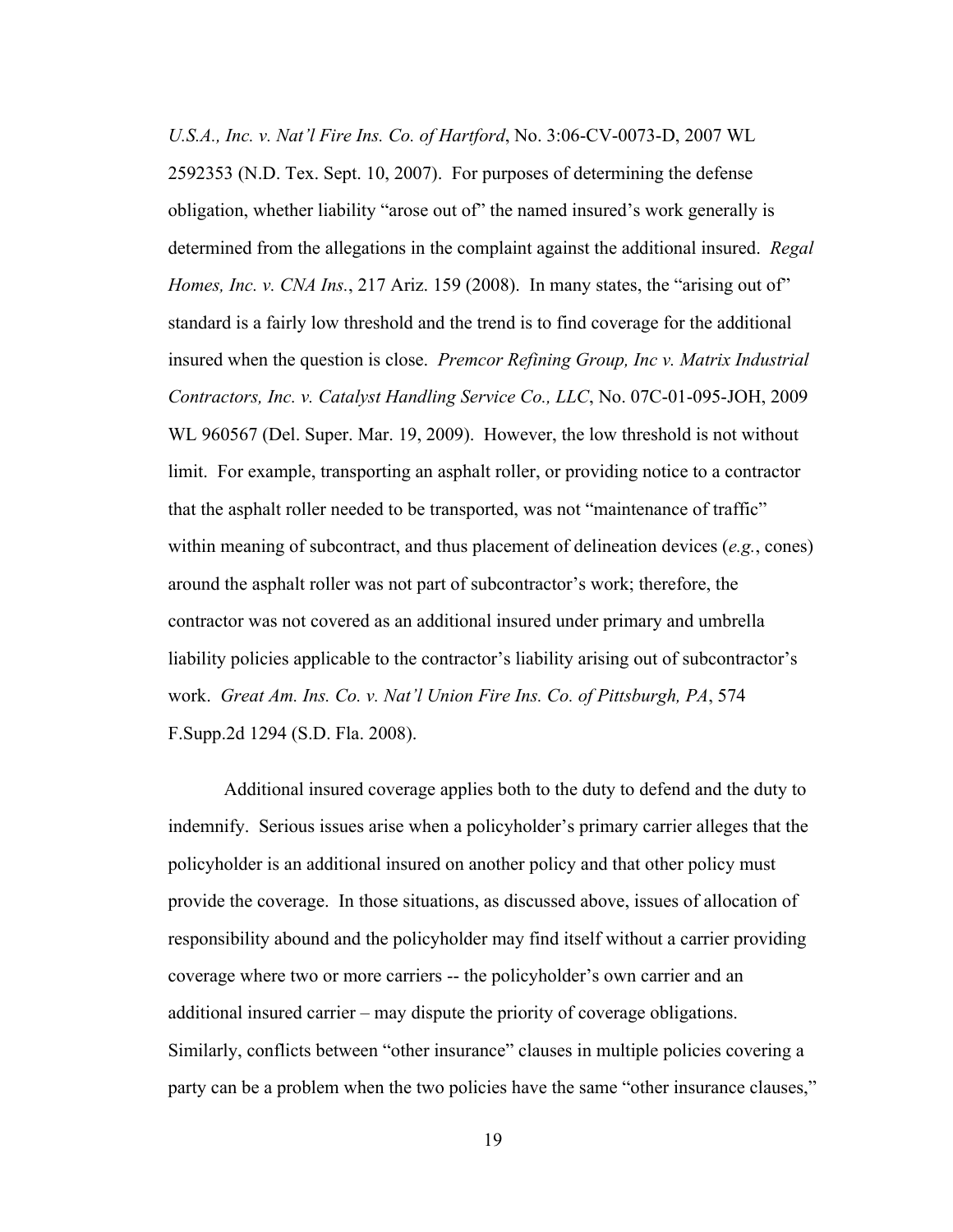or when they have conflicting language. The case law does not yet have a clear trend and is growing in frequency.

#### **H. Subrogation Issues**

Subrogation allows an insurance carrier to recover a loss, for which it has provided coverage to its insured, from the party who caused the loss. An insurance carrier, however, usually does not have a right of subrogation against its own insured for any loss for which its insured is covered under its policy. *See N. Star Reins. Corp. v. Cont'l Ins. Co*., 624 N.E.2d 647, 653 (N.Y. 1993); *Jos. A. Bank Clothiers, Inc. v. Brodsky*, 950 S.W.2d 297, 303 (Mo. Ct. App. 1997). Accordingly, under a builder's risk policy, the insurance carrier will not able to recover under the owner's rights from the contractor or subcontractors if the contractor or subcontractor is included as an additional insured under its policy. *See Baugh-Belarde Construction Co. v. College Utilities Corp.*, 561 P.2d 1211 (Alaska 1977). Where there are no restrictions on subrogation, the damaged building case becomes even more complicated because the insurance company has the additional interest of seeking reimbursement for amounts paid under coverage from other responsible parties. This is another type of crosscurrent in liability that makes damaged building cases very difficult to resolve though settlement.

# **III. ANTICIPATING POTENTIAL DISPUTES – ITEMS TO ATTEND TO BEFORE DAMAGE TAKES PLACE**

### **A. Protective Measures To Take Before A Claim Arises**

Many policyholders do not review their insurance programs in detail. Rather, they simply ask their insurance broker to provide a general liability policy at the least cost and then forget about it. Such an approach, while easy to administer, may have severe negative consequences once a claim arises.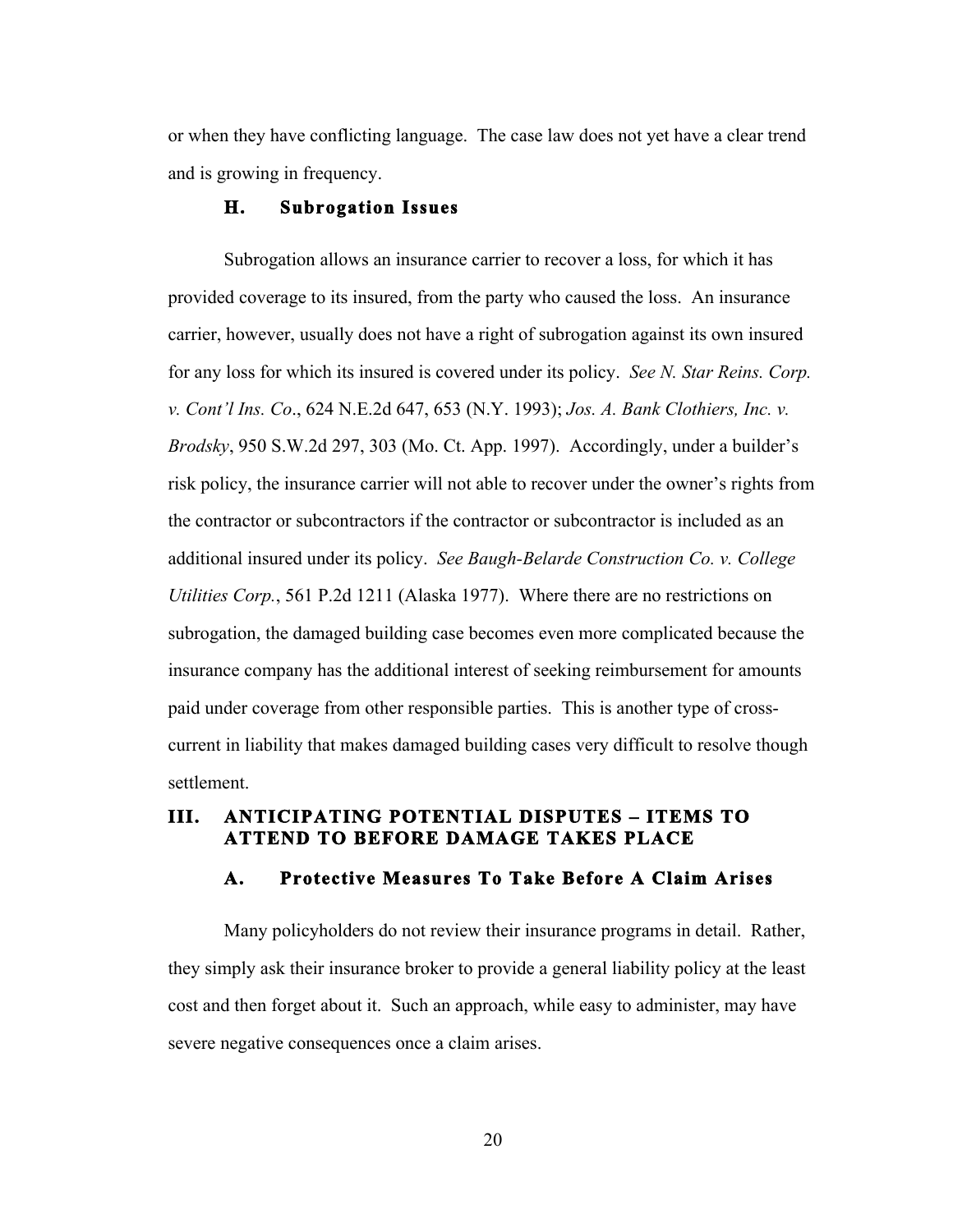There are several actions a policyholder may take to develop a solid insurance program – most of which are relatively easy and all of which a competent insurance broker can assist.

### **1. Obtaining Completed Operations Coverage**

"Completed operations" coverage provides coverage for claims arising after the contractor has completed its project. By contrast, "ongoing operations" coverage only provides coverage for claims which occur during the course of a contractor's project.

Construction claims may arise several years after a project is completed because it takes time for defects to manifest themselves, for owners to investigate the issues, and for counsel to initiate a claim. As such, construction claims almost always involve "completed operations" exposure, and it is important for a general contractor to assure its general liability policies provide completed operations coverage. While most general liability policies do, some do not.

# **2. Obtaining Proper Coverage Limits**

While policy limits can vary widely, a typical general liability policy provides \$1 million in coverage per occurrence. Construction claims on even moderate size projects can involve damages ranging into the millions of dollars. Thus, a owners and contractor must pay close attention to the policy limits available under its general liability insurance program to assure sufficient limits exist to cover catastrophic claims.

As discussed above, "when" the damage takes place will impact the scope of coverage triggered and some insurance carriers have sought to limit coverage for continuous injury claims to a single policy period. The endorsement significantly impacts owners and contractors because it eliminates the ability to expand the policy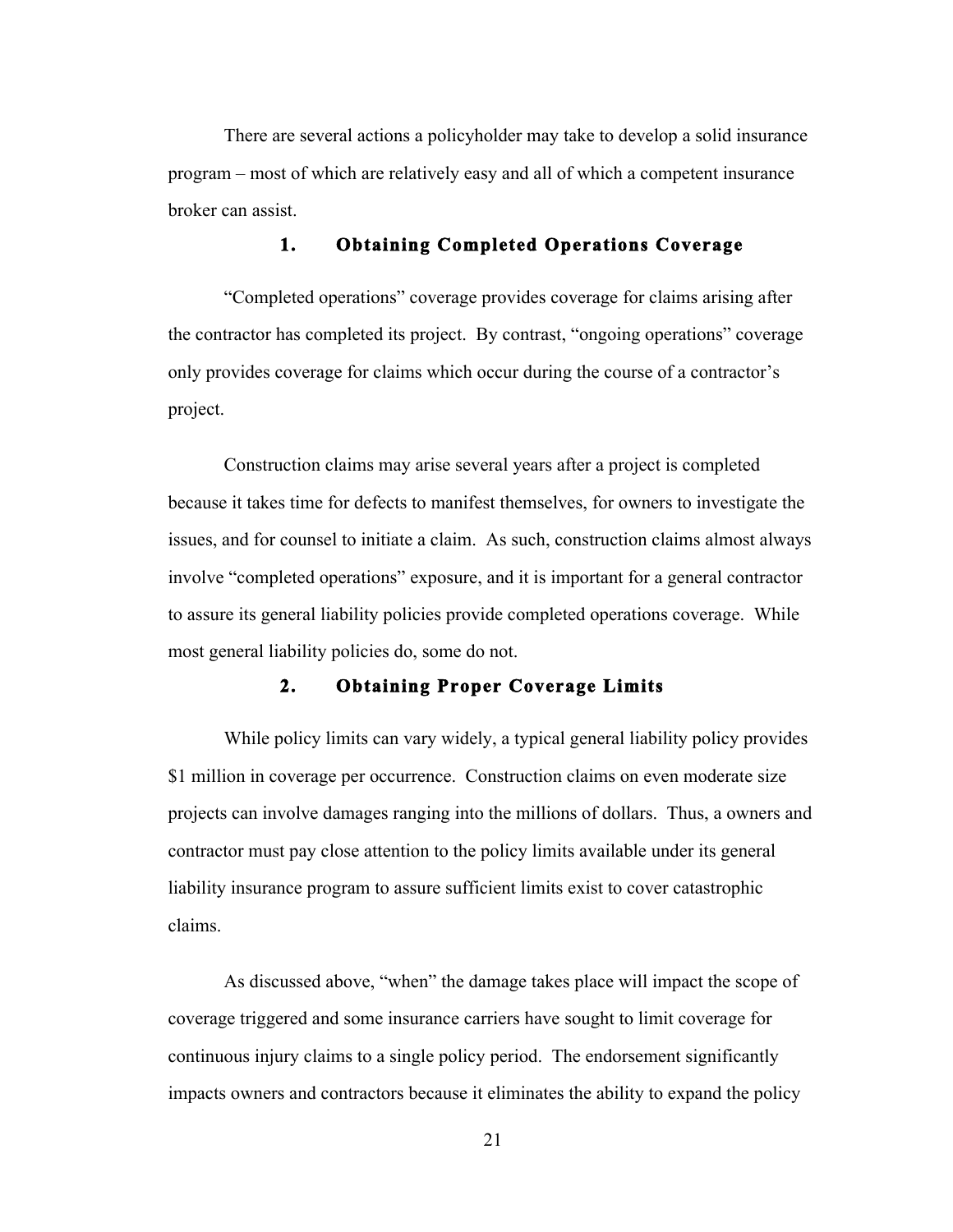limits horizontally across multiple policy years. Consequently, policyholders now obtain appropriate levels of coverage vertically through excess or umbrella insurance. The exact amount of coverage required differs by policyholder. A qualified insurance broker can assist a contractor to determine the appropriate amount of coverage based on the loss history for similarly situated general contractors and other pertinent information.

General contractors also should give consideration to obtaining "project specific" policies. As its name implies, a "project specific" policy provides coverage for a specific project. A project specific policy has advantages for insurers and contractors. For insurers, the scope of risk is clearly defined – the project at issue. For contractors, each project has a clearly defined level of coverage available which will not be invaded by claims on other projects. Again, a qualified insurance broker can discuss whether this option makes sense for a contractor.

# **B. Consider OCIP Policies As An Alternative To Additional Insured Coverage**

As discussed above owners generally require general contractors to add them as "additional insureds" to their policies and general contractors in turn typically require subcontractors to add them as additional insureds. The complexities and difficulties involved when there are cross-currents of liability and exposure amongst multiple insureds and additional insureds has been discussed above.

One way potentially to avoid the issues raised with additional insured coverage is to purchase a single policy to provide coverage for all participants in the project. These "owner controlled" or "contractor controlled" insurance policies remove the infighting amongst the parties as to fault and priority of coverage, and set out a version of "no-fault" coverage that benefits all participants. Of course, given the number of policyholders that may have a claim to coverage, it is of paramount importance to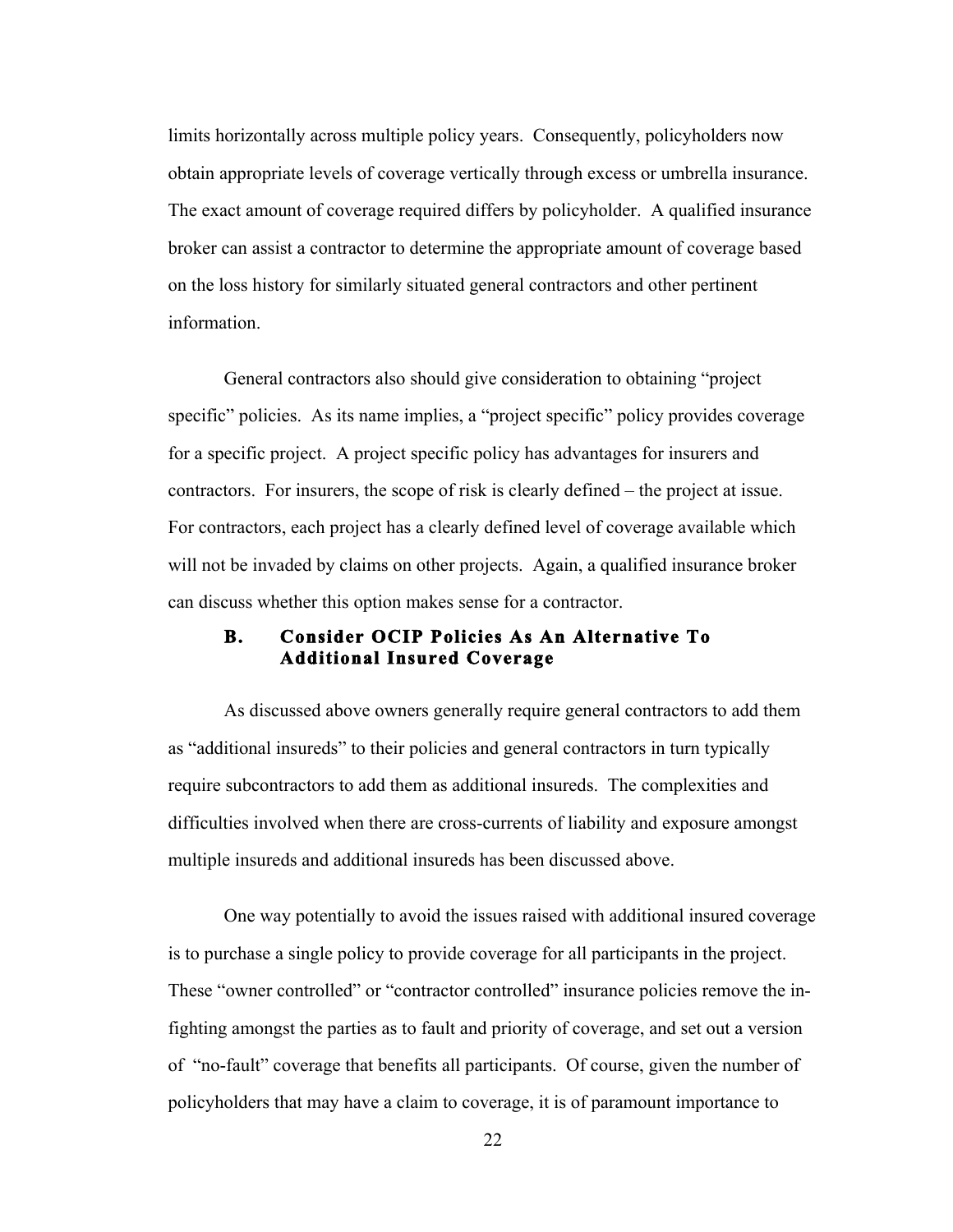make sure that sufficient limits are purchased so that the parties do not exhaust coverage prematurely.

## **C. Retaining A Qualified Insurance Broker**

Insurance brokers, like members of any industry, vary widely in their individual areas of expertise and levels of competence. Thus, it is important that a policyholder carefully select the right broker and, in particular, one specializing in construction. Good brokers can assist owners and contractors obtain proper coverages and limits, deal with additional insured issues and alternatives, and generally advise a policyholder on how best to position its company to procure the best insurance on the most favorable terms. A good broker can be an invaluable asset to a policyholder.

#### **D. Protective Measures To Take After A Claim Arises**

Once a construction claim arises, there are several steps a policyholder and its counsel can take to maximize the opportunity the carriers involved will resolve the claim. This paper addresses three of those steps – pursuing coverage timely, preparing the claim for settlement negotiations, and engaging personal counsel to assist with coverage issues. After a catastrophic loss the owner/contractor and subcontractors are expected (and required) to act with prudence and diligence in repairing damage and mitigating the impact of the loss on the project and its completion. Insurers are expected and required to act expeditiously and provide guidance to the insured entity from the outset. This requires an immediate level of cooperation and early recognition of the overall impact from the loss.

# **1. Timely Pursuing Coverage**

A policyholder should notify its insurance broker or insurance company immediately upon receiving a claim. General liability policies typically require an insured to provide notice of a claim as soon as practicable. Insurers frequently raise late notice as a potential ground to deny coverage. Most courts require an insurer to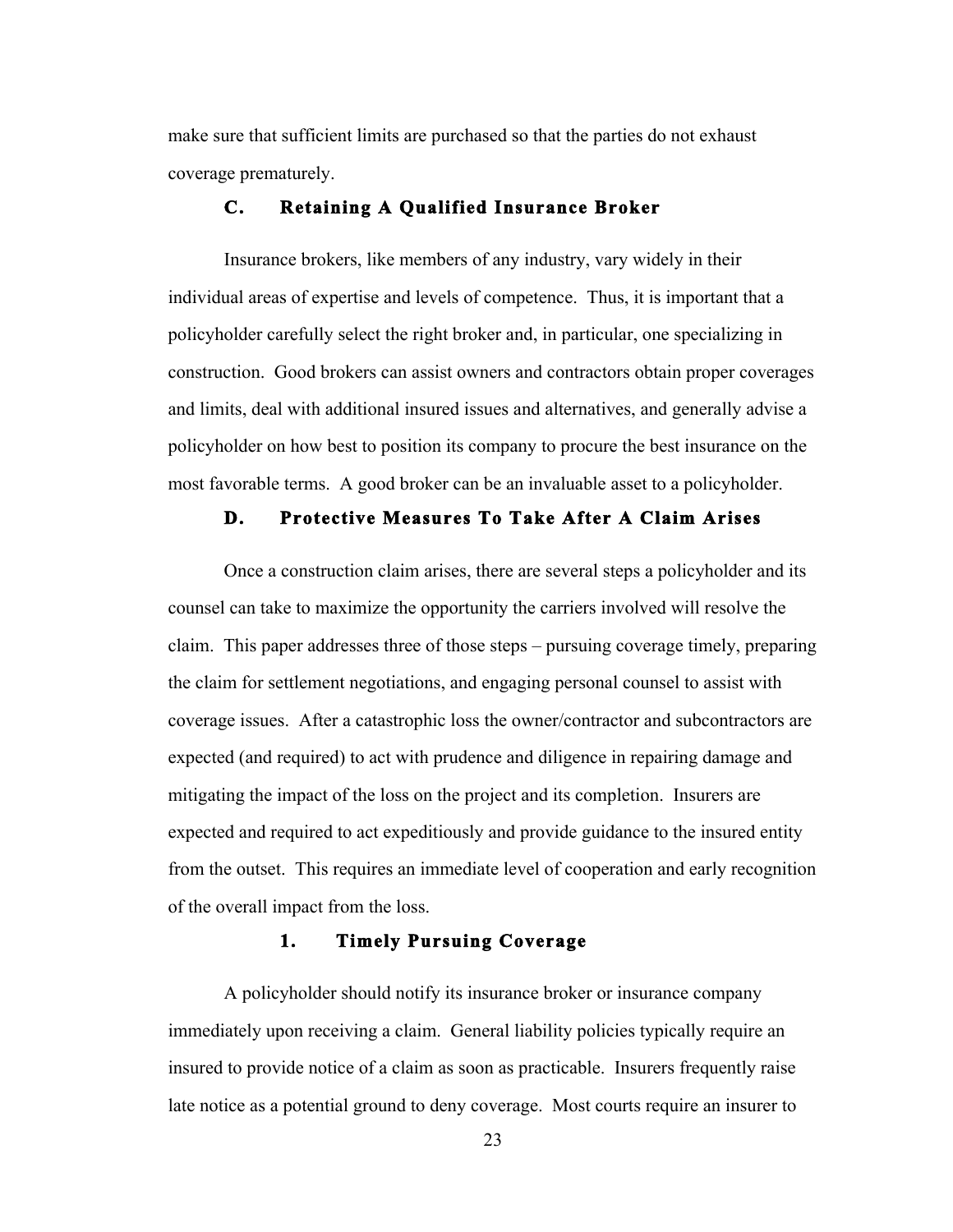show prejudice by the policyholder's late notice before permitting an insurer to deny coverage. Some jurisdictions, however, permit insurers to deny coverage without any showing of prejudice.

A policyholder can avoid this issue altogether by providing notice to its broker or insurer as soon as the policyholder receives the claim. Providing notice is simple – typically requiring the completion of a one page form or a short telephone call to the insurer's claims office. To the vigilant policyholder, notice should never be an issue.

# **2. Preparing The Claim For Settlement Negotiations**

Most construction claims settle before trial. Settlements do not just happen, however. Rather, they require a significant amount of preparation and planning both for the policyholder and the policyholder's insurer. Many settlement conferences and mediations fail because the insurer claims it does not have sufficient information about a claim and, hence, cannot properly evaluate the claim for settlement purposes. Little can be more frustrating to a policyholder than to hear these words and realize the case will continue for the indefinite future.

There are three specific steps a policyholder and its attorney can take to avoid this problem. First, the policyholder and its counsel should keep the insurer well informed throughout the case. While insurers may be criticized justifiably for failing to stay on top of their claims, a policyholder and its counsel can minimize problems arising from adjuster neglect by providing regular litigation updates. Indeed, many insurers require periodic updates from counsel. In addition, counsel should discuss the claim with the insurance adjuster personally or by phone from time to time to make sure the adjuster knows the case and its risks. These actions will keep the insurer informed about the case and preclude an insurer from claiming ignorance when settlement negotiations begin.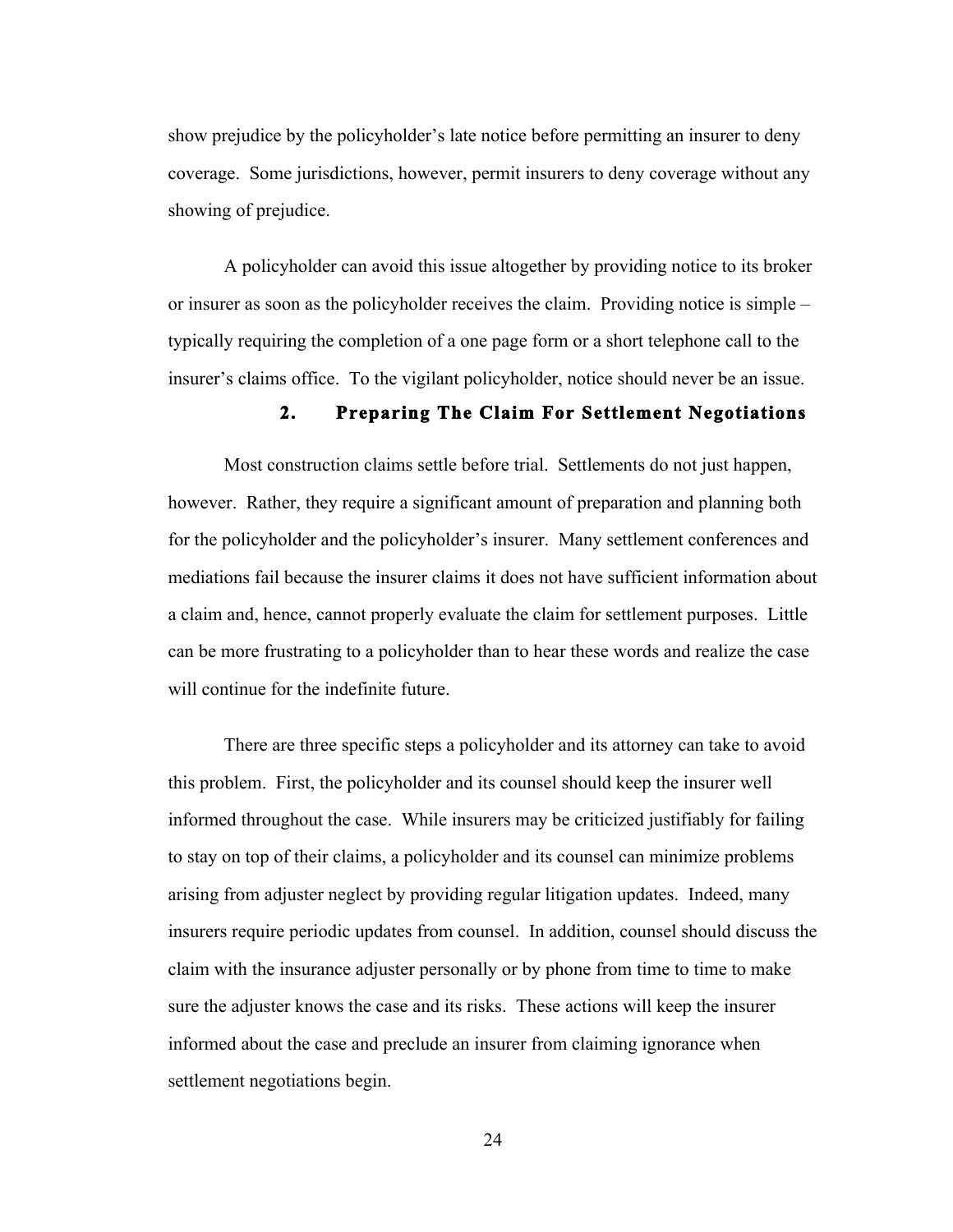Second, counsel should provide the insurer a detailed risk analysis well before settlement negotiations begin in earnest (at least 60-90 days before any settlement conference or mediation). The analysis should provide a full and objective view of all relevant facts, legal issues and other factors pertinent to the valuation of the claim. Counsel also should provide the insurer with a recommended settlement value or range. The importance of counsel providing a well thought out settlement recommendation cannot be underestimated. Counsel, as opposed to the insurer, has the best understanding of the case because of counsel's day-to-day work on the claim and counsel's familiarity with the local judges and jury pool. Thus, counsel – and not the insurer – is in the best position to determine the proper settlement value of the case. As such, it is incumbent on counsel to provide the insurer his or her recommendation on a settlement amount.

Importantly, counsel's case evaluation and settlement recommendation must be reasonable based upon counsel's objective view of the litigation. Where there is a covered claim, an insurer has an obligation to accept reasonable settlement offers within policy limits. *Aetna Casualty and Surety Co. v. Kornbluth*, 471 P.2d 609, 611 (Colo. App. 1970). By contrast, an insurer is not obligated to accept unreasonable settlement offers. *Noe v. American Family Mut. Ins. Co.*, 2002 WL 1634251, \*3 (D.Minn. 2002).

Counsel who provides a thorough and well-reasoned settlement analysis gives its policyholder two very effective tools to secure coverage where an insurer balks at reasonable settlement offers. First, counsel's analysis may assist a mediator or settlement judge to convince the insurer that an offer is reasonable and should be accepted. Second, counsel's analysis will strengthen significantly any future bad faith claim a policyholder may need to pursue should the insurer refuse to settle a case within counsel's recommended range. As stated above, counsel is in the best position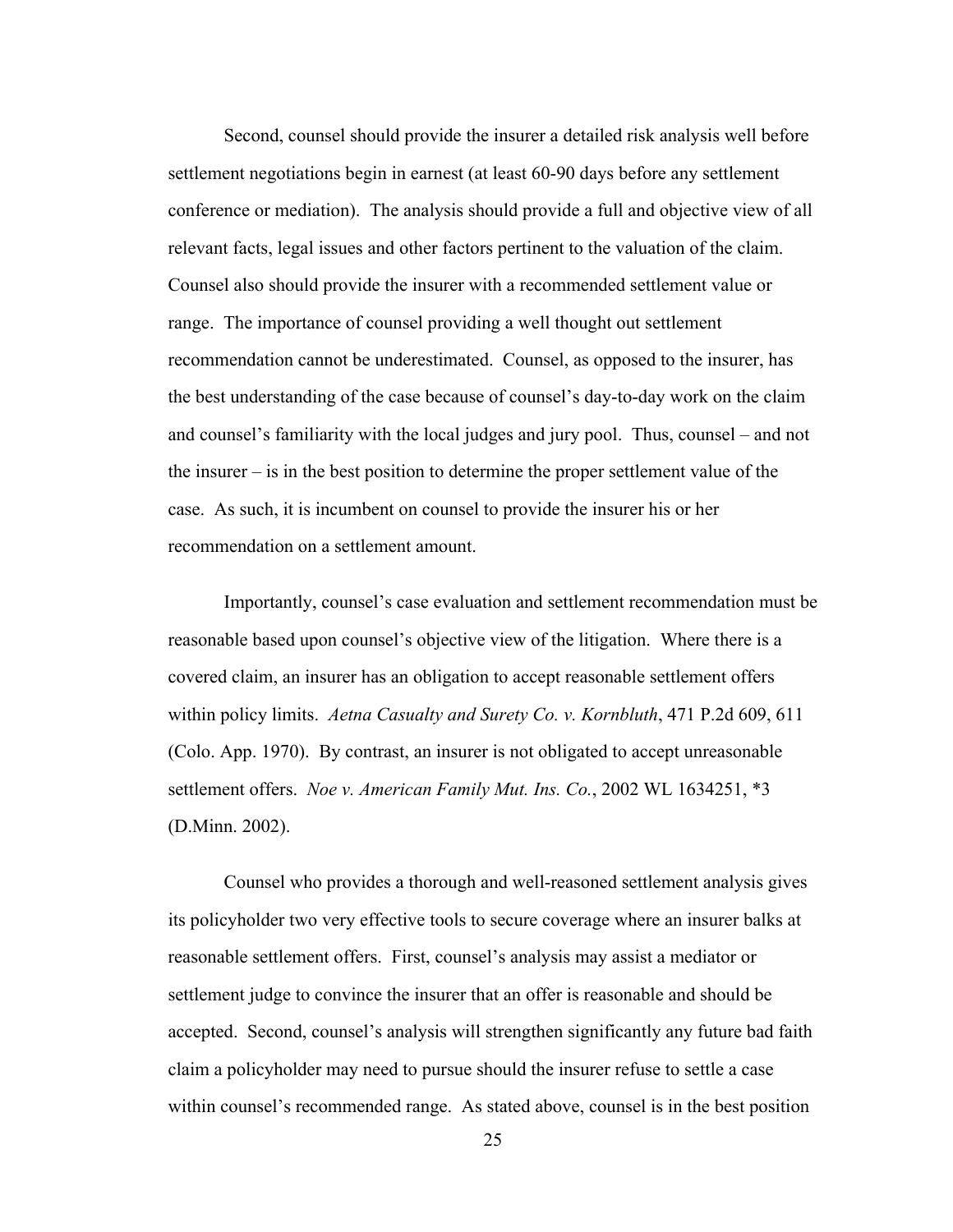to evaluate the case, and insurers are hard pressed to explain why their judgment should trump the judgment of the lawyer who lived and breathed the case on a daily basis.

Third, counsel and the policyholder should contact the insurer before the mediation (perhaps 30 to 60 days in advance) to inquire whether the insurer has any questions regarding the case or needs any additional information to inform its settlement evaluation. Counsel and the policyholder also should request the insurer to identify any coverage issues the insurer believes may impact the settlement negotiations. If so, counsel should advise the policyholder to engage personal counsel experienced in insurance coverage to address the insurer's issues. In many circumstances, a "pre-mediation" mediation may make sense to resolve coverage issues in advance so as to avoid wasting precious time during settlement conferences and mediations addressing coverage rather than settlement.

Regular case updates, a thorough case evaluation and the advance resolution of coverage issues can assure the policyholder's insurer will be well informed about the case and well prepared for settlement negotiations, thus giving the policyholder the best chance to resolve the claim and put the defect litigation in its rear view mirror.

# **3. Engaging Personal Counsel**

Policyholders should give strong consideration to hiring independent personal counsel to handle insurance coverage issues, particularly at the settlement negotiation stage. Most insurance defense counsel will not handle coverage disputes between the policyholder and its insurer. Personal counsel can help with these issues. Specifically, personal counsel can advise the policyholder and the defense counsel regarding the coverage issues that exist and how to address those issues as the litigation progresses. Personal counsel also can assist settlement negotiations by